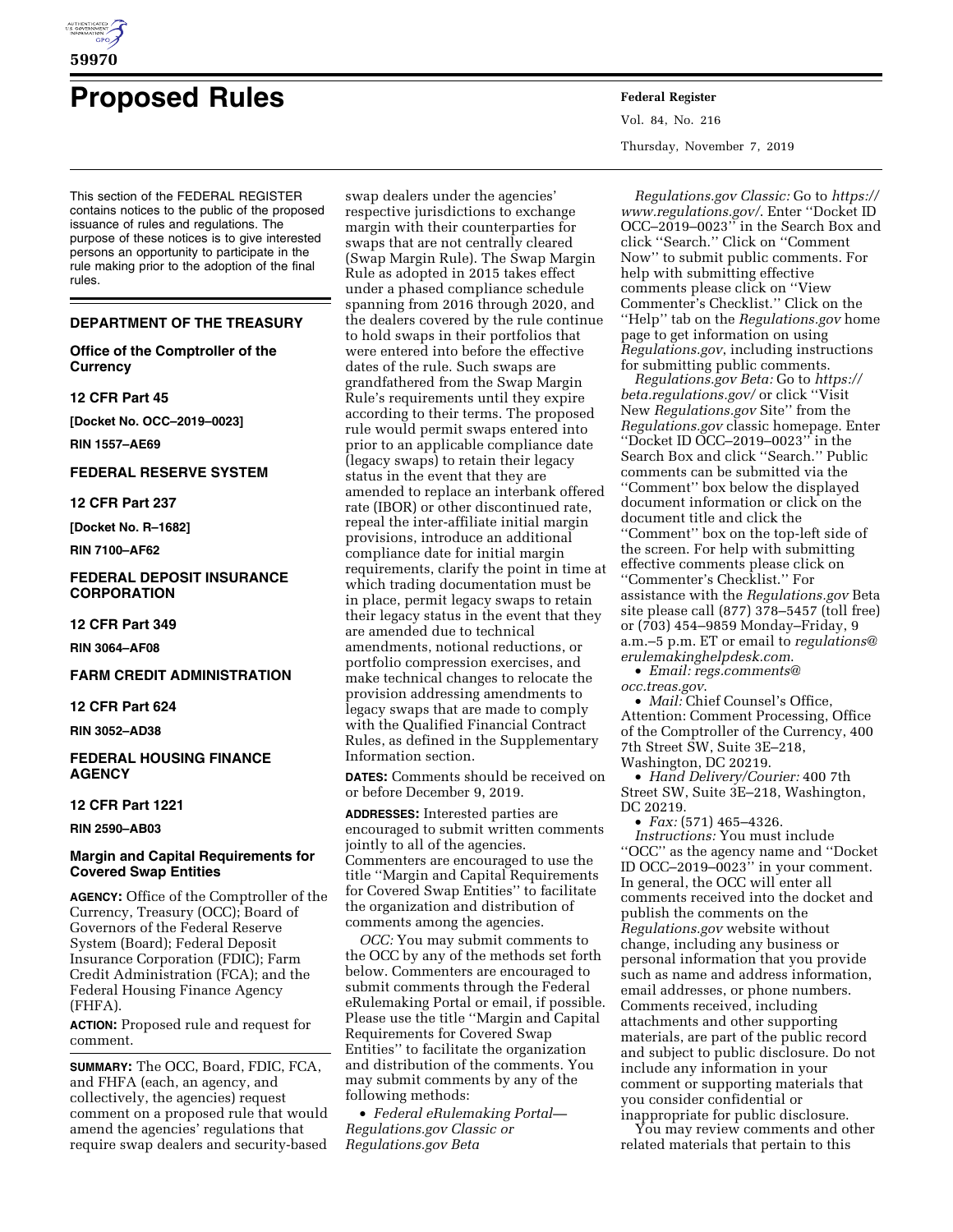rulemaking action by any of the following methods:

• *Viewing Comments Electronically— Regulations.gov Classic or Regulations.gov Beta* 

*Regulations.gov Classic:* Go to *[https://](https://www.regulations.gov/)  [www.regulations.gov/](https://www.regulations.gov/)*. Enter ''Docket ID OCC–2019–0023'' in the Search box and click ''Search.'' Click on ''Open Docket Folder'' on the right side of the screen. Comments and supporting materials can be viewed and filtered by clicking on ''View all documents and comments in this docket'' and then using the filtering tools on the left side of the screen. Click on the ''Help'' tab on the *Regulations.gov* home page to get information on using *Regulations.gov*. The docket may be viewed after the close of the comment period in the same manner as during the comment period.

*Regulations.gov Beta:* Go to *[https://](https://beta.regulations.gov/) [beta.regulations.gov/](https://beta.regulations.gov/)* or click ''Visit New *Regulations.gov* Site'' from the *Regulations.gov* classic homepage. Enter ''Docket ID OCC–2019–0023'' in the Search Box and click ''Search.'' Click on the ''Comments'' tab. Comments can be viewed and filtered by clicking on the ''Sort By'' drop-down on the right side of the screen or the ''Refine Results'' options on the left side of the screen. Supporting Materials can be viewed by clicking on the ''Documents'' tab and filtered by clicking on the ''Sort By'' drop-down on the right side of the screen or the ''Refine Results'' options on the left side of the screen. For assistance with the *Regulations.gov* Beta site please call (877)-378–5457 (toll free) or (703) 454–9859 Monday–Friday, 9 a.m.–5 p.m. ET or email to *[regulations@](mailto:regulations@erulemakinghelpdesk.com) [erulemakinghelpdesk.com](mailto:regulations@erulemakinghelpdesk.com)*.

The docket may be viewed after the close of the comment period in the same manner as during the comment period.

• *Viewing Comments Personally:* You may personally inspect comments at the OCC, 400 7th Street SW, Washington, DC 20219. For security reasons, the OCC requires that visitors make an appointment to inspect comments. You may do so by calling (202) 649–6700 or, for persons who are deaf or hearing impaired, TTY, (202) 649–5597. Upon arrival, visitors will be required to present valid government-issued photo identification and submit to security screening in order to inspect comments.

*Board:* You may submit comments, identified by Docket No. R–1682 and RIN No. 7100–AF62, by any of the following methods:

• *Agency Website: [http://](http://www.federalreserve.gov) [www.federalreserve.gov](http://www.federalreserve.gov)*. Follow the instructions for submitting comments at *[http://www.federalreserve.gov/](http://www.federalreserve.gov/generalinfo/foia/ProposedRegs.cfm)  [generalinfo/foia/ProposedRegs.cfm](http://www.federalreserve.gov/generalinfo/foia/ProposedRegs.cfm)*.

• *Email: [regs.comments@](mailto:regs.comments@federalreserve.gov) [federalreserve.gov](mailto:regs.comments@federalreserve.gov)*. Include the docket number and RIN number in the subject line of the message.

 $\bullet$  *Fax:* (202) 452–3819.

• *Mail:* Address to Ann E. Misback, Secretary, Board of Governors of the Federal Reserve System, 20th Street and Constitution Avenue NW, Washington, DC 20551.

All public comments are available from the Board's website at *[http://](http://www.federalreserve.gov/generalinfo/foia/ProposedRegs.cfm) [www.federalreserve.gov/generalinfo/](http://www.federalreserve.gov/generalinfo/foia/ProposedRegs.cfm) [foia/ProposedRegs.cfm](http://www.federalreserve.gov/generalinfo/foia/ProposedRegs.cfm)* as submitted, unless modified for technical reasons or to remove personally identifiable information at the commenter's request. Accordingly, comments will not be edited to remove any identifying or contact information. Public comments may also be viewed electronically or in paper in Room 146, 1709 New York Avenue NW, Washington, DC 20006 between 9:00 a.m. and 5:00 p.m. on weekdays.

*FDIC:* You may submit comments, identified by RIN 3064–AF08, by any of the following methods:

• *Agency Website: [https://](https://www.FDIC.gov/regulations/laws/federal) [www.FDIC.gov/regulations/laws/federal](https://www.FDIC.gov/regulations/laws/federal)*.

• *Mail:* Robert E. Feldman, Executive Secretary, Attention: Comments/Legal ESS, Federal Deposit Insurance Corporation, 550 17th Street NW, Washington, DC 20429.

• *Hand Delivered/Courier:* The guard station at the rear of the 550 17th Street Building (located on F Street) on business days between 7:00 a.m. and 5:00 p.m.

• *Email: [Comments@FDIC.gov](mailto:Comments@FDIC.gov)*. Comments submitted must include ''FDIC'' and ''RIN 3064–AF08—Margin Amendments'': Margin and Capital Requirements for Covered Swap Entities.'' Comments received will be posted without change to *[https://](https://www.fdic.gov/regulations/laws/federal) [www.fdic.gov/regulations/laws/federal,](https://www.fdic.gov/regulations/laws/federal)*  including any personal information provided.

*FCA:* We offer a variety of methods for you to submit your comments. For accuracy and efficiency reasons, commenters are encouraged to submit comments by email or through the FCA's website. As facsimiles (fax) are difficult for us to process and achieve compliance with section 508 of the Rehabilitation Act, we are no longer accepting comments submitted by fax. Regardless of the method you use, please do not submit your comments multiple times via different methods. You may submit comments by any of the following methods:

• *Email:* Send us an email at *[reg](mailto:reg-comm@fca.gov)[comm@fca.gov](mailto:reg-comm@fca.gov)*.

• *FCA Website:<http://www.fca.gov>*. Click inside the ''I want to . . .'' field

near the top of the page; select ''comment on a pending regulation'' from the dropdown menu; and click ''Go.'' This takes you to an electronic public comment form.

• *Federal eRulemaking Portal: [http://](http://www.regulations.gov)  [www.regulations.gov](http://www.regulations.gov)*. Follow the instructions for submitting comments.

• *Mail:* Barry F. Mardock, Deputy Director, Office of Regulatory Policy, Farm Credit Administration, 1501 Farm Credit Drive, McLean, VA 22102–5090.

You may review copies of all comments we receive at our office in McLean, Virginia or on our website at *<http://www.fca.gov>*. Once you are on the website, click inside the ''I want to

. . .'' field near the top of the page; select ''find comments on a pending regulation'' from the dropdown menu; and click ''Go.'' This will take you to the Comment Letters page where you can select the regulation for which you would like to read the public comments. We will show your comments as submitted, including any supporting data provided, but for technical reasons we may omit items such as logos and special characters. Identifying information that you provide, such as phone numbers and addresses, will be publicly available. However, we will attempt to remove email addresses to help reduce internet spam.

*FHFA:* You may submit your written comments on the proposed rulemaking, identified by regulatory information number: (RIN) 2590–AB03, by any one of the following methods:

• *Agency Website: [www.fhfa.gov/](http://www.fhfa.gov/open-for-comment-or-input) [open-for-comment-or-input](http://www.fhfa.gov/open-for-comment-or-input)*.

• *Federal eRulemaking Portal: [http://](http://www.regulations.gov)  [www.regulations.gov](http://www.regulations.gov)*. Follow the instructions for submitting comments. If you submit your comment to the Federal eRulemaking Portal, please also send it by email to FHFA at *[RegComments@fhfa.gov](mailto:RegComments@fhfa.gov)* to ensure timely receipt by the agency. Please include ''RIN 2590–AB03'' in the subject line of the message.

• *Hand Delivery/Courier:* The hand delivery address is: Alfred M. Pollard, General Counsel, Attention: Comments/ RIN 2590–AB03, Federal Housing Finance Agency, Constitution Center (OGC Eighth Floor), 400 7th St. SW, Washington, DC 20219. Deliver the package to the Seventh Street entrance Guard Desk, First Floor, on business days between 9:00 a.m. and 5:00 p.m.

• *U.S. Mail, United Parcel Service, Federal Express, or Other Mail Service:*  The mailing address for comments is: Alfred M. Pollard, General Counsel, Attention: Comments/RIN 2590–AB03, Federal Housing Finance Agency, Constitution Center (OGC Eighth Floor), 400 7th St. SW, Washington, DC 20219.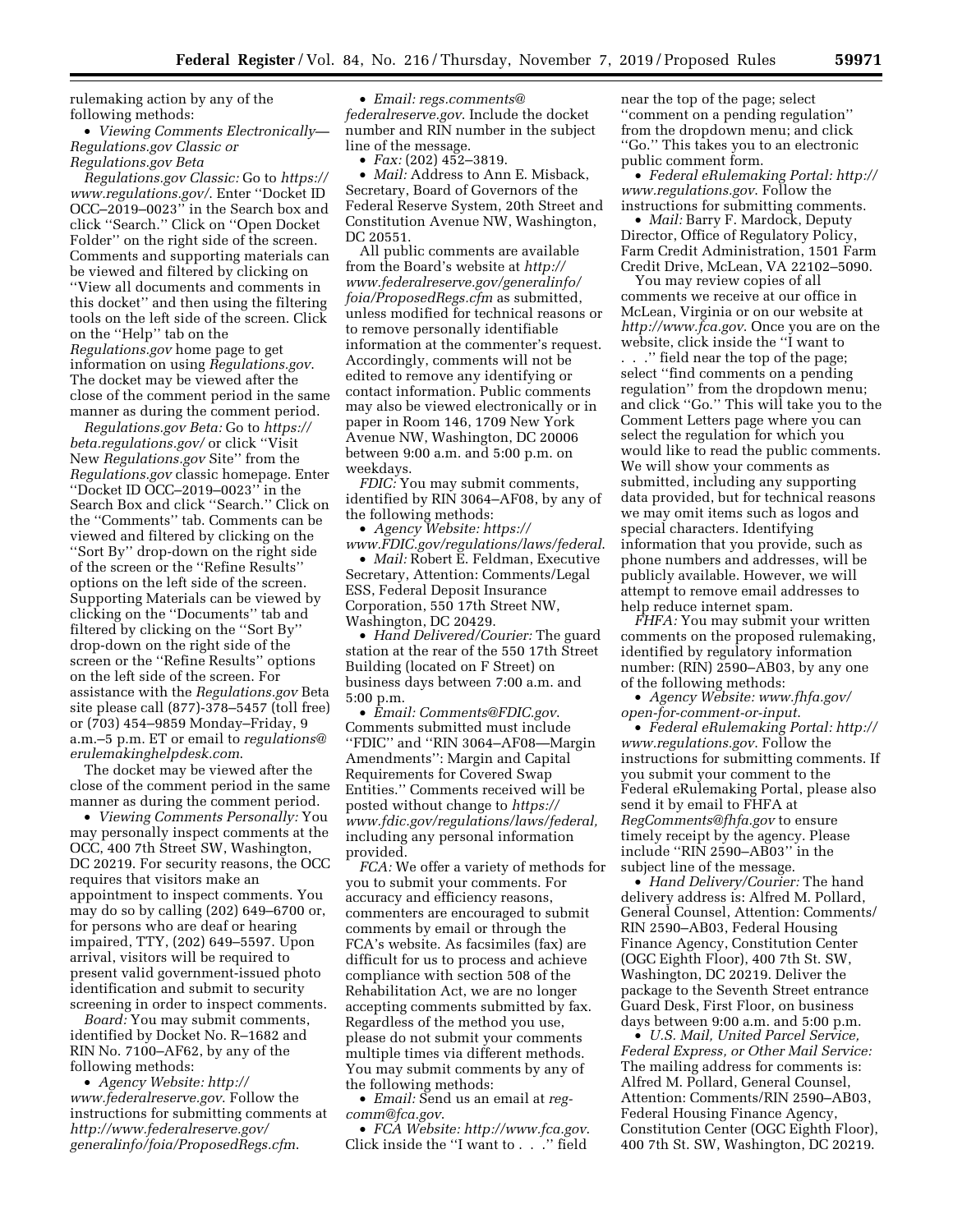Please note that all mail sent to FHFA via U.S. Mail is routed through a national irradiation facility, a process that may delay delivery by approximately two weeks.

All comments received by the deadline will be posted for public inspection without change, including any personal information you provide, such as your name, address, email address and telephone number on the FHFA website at *<http://www.fhfa.gov>*. In addition, copies of all comments received will be available for examination by the public through the electronic rulemaking docket for this proposed rule also located on the FHFA website.

# **FOR FURTHER INFORMATION CONTACT:**

*OCC:* Chris McBride, Director for Market Risk, Treasury and Market Risk Policy, (202) 649–6402, or Allison Hester-Haddad, Counsel, Chief Counsel's Office, (202) 649–5490, for persons who are deaf or hearing impaired, TTY (202) 649–5597, Office of the Comptroller of the Currency, 400 7th Street SW, Washington, DC 20219.

*Board:* Constance Horsley, Deputy Associate Director, (202) 452–5239, Lesley Chao, Lead Financial Institution Policy Analyst, (202) 974–7063, or John Feid, Principal Economist, (202) 452– 2385, Division of Supervision and Regulation; Patricia Yeh, Senior Counsel, (202) 452–3089, Jason Shafer, Senior Counsel, (202) 728–5811, or Justyna Bolter, Senior Attorney, (202) 452–2686, Legal Division; for users of Telecommunication Devices for the Deaf (TDD) only, contact 202–263–4869; Board of Governors of the Federal Reserve System, 20th and C Streets NW, Washington, DC 20551.

*FDIC:* Irina Leonova, Senior Policy Analyst, *[ileonova@fdic.gov,](mailto:ileonova@fdic.gov)* Capital Markets Branch, Division of Risk Management Supervision, (202) 898– 3843; Thomas F. Hearn, Counsel, *[thohearn@fdic.gov,](mailto:thohearn@fdic.gov)* Legal Division, Federal Deposit Insurance Corporation, 550 17th Street NW, Washington, DC 20429.

*FCA:* Jeremy R. Edelstein, Associate Director, Finance & Capital Market Team, Timothy T. Nerdahl, Senior Policy Analyst, Clayton D. Milburn, Senior Financial Analyst, Office of Regulatory Policy, (703) 883–4414, TTY (703) 883–4056, or Richard A. Katz, Senior Counsel, Office of General Counsel, (703) 883–4020, TTY (703) 883–4056, Farm Credit Administration, 1501 Farm Credit Drive, McLean, VA 22102–5090.

*FHFA:* Christopher Vincent, Senior Financial Analyst, Office of Financial Analysis, Modeling & Simulations, (202)

649–3685, *[Christopher.Vincent@](mailto:Christopher.Vincent@fhfa.gov) [fhfa.gov,](mailto:Christopher.Vincent@fhfa.gov)* or James P. Jordan, Associate General Counsel, Office of General Counsel, (202) 649–3075, *[James.Jordan@fhfa.gov,](mailto:James.Jordan@fhfa.gov)* Federal Housing Finance Agency, Constitution Center, 400 7th St. SW, Washington, DC 20219. The telephone number for the Telecommunications Device for the Hearing Impaired is (800) 877–8339. **SUPPLEMENTARY INFORMATION:** 

# **I. Background on the Swap Margin Rule**

The Dodd-Frank Wall Street Reform and Consumer Protection Act (Dodd-Frank Act) required the OCC, Board, FDIC, FCA, and FHFA (each, an agency, and collectively, the agencies) to jointly adopt rules that establish capital and margin requirements for swap entities that are prudentially regulated by one of the agencies (covered swap entities).1 These capital and margin requirements apply to swaps that are not cleared by a registered derivatives clearing organization or a registered clearing agency (non-cleared swaps).2 For the remainder of this preamble, the term ''non-cleared swaps'' refers to noncleared swaps and non-cleared securitybased swaps unless the context requires otherwise.

The Basel Committee on Banking Supervision (BCBS) and the Board of the International Organization of Securities Commissions (IOSCO) established an international framework for margin requirements on non-cleared derivatives in September 2013 (BCBS/ IOSCO framework).3 Following the establishment of the BCBS/IOSCO

2A ''swap'' is defined in section 721 of the Dodd-Frank Act to include, among other things, an interest rate swap, commodity swap, equity swap, and credit default swap, and a security-based swap is defined in section 761 of the Dodd-Frank Act to include a swap based on a single security or loan or on a narrow-based security index. *See* 7 U.S.C. 1a(47); 15 U.S.C. 78c(a)(68).

3*See* BCBS and IOSCO ''Margin requirements for non-centrally cleared derivatives,'' (September 2013), available at *[https://www.bis.org/publ/](https://www.bis.org/publ/bcbs261.pdf) [bcbs261.pdf](https://www.bis.org/publ/bcbs261.pdf)*.

framework, on November 30, 2015, the agencies published regulations that require swap dealers and security-based swap dealers under the agencies' respective jurisdictions to exchange margin with their counterparties for swaps that are not centrally cleared (Swap Margin Rule or Rule), which includes many of the principles and other aspects of the BCBS/IOSCO framework.4 In particular, the Swap Margin Rule adopted the implementation schedule set forth in the BCBS/IOSCO framework, including the revised implementation schedule adopted on March 18, 2015.5

The Swap Margin Rule established an effective date of April 1, 2016, with a phased-in compliance schedule for the initial and variation margin requirements.6 On or after March 1, 2017, all covered swap entities were required to comply with the variation margin requirements for transactions with other swap entities and financial end user counterparties. The Swap Margin Rule presently requires all covered swap entities to comply with the initial margin requirements for noncleared swaps with all financial end users with a material swaps exposure and with all swap entities by September 1, 2020.

The Swap Margin Rule's requirements generally apply only to a non-cleared swap entered into on or after the applicable compliance date.7 A noncleared swap entered into prior to an entity's applicable compliance date is essentially ''grandfathered'' by this regulatory provision, in that the noncleared swap is generally not subject to the margin requirements in the Swap Margin Rule (legacy swap). However, the agencies explained in the preamble of the Swap Margin Rule that a legacy swap that is later amended or novated on or after the applicable compliance

6The applicable compliance date for a covered swap entity is based on the average daily aggregate notional amount of non-cleared swaps, foreign exchange forwards and foreign exchange swaps of the covered swap entity and its counterparty (accounting for their respective affiliates) for each business day in March, April, and May of that year. The applicable compliance dates for initial margin requirements that are currently in place, and the corresponding average daily aggregate notional amount thresholds, are: September 1, 2016, \$3 trillion; September 1, 2017, \$2.25 trillion; September 1, 2018, \$1.5 trillion; September 1, 2019, \$0.75 trillion; and September 1, 2020, all swap entities and counterparties. *See* § \_\_.1(e) of the Swap Margin Rule. In this proposed rule, the agencies are also proposing to add one additional year to this schedule for certain counterparties. <sup>7</sup> See §\_\_.1(e) of the Swap Margin Rule.

<sup>1</sup> Dodd-Frank Wall Street Reform and Consumer Protection Act, Pub. L. 111–203, 124 Stat. 1376 (2010). *See* 7 U.S.C. 6s; 15 U.S.C. 78o–10. Sections 731 and 764 of the Dodd-Frank Act added a new section 4s to the Commodity Exchange Act of 1936, as amended, and a new section, section 15F, to the Securities Exchange Act of 1934, as amended, respectively, which require registration with the Commodity Futures Trading Commission (CFTC) of swap dealers and major swap participants and the U.S. Securities and Exchange Commission (SEC) of security-based swap dealers and major securitybased swap participants (each a swap entity and, collectively, swap entities). Section 1a(39) of the Commodity Exchange Act of 1936, as amended, defines the term ''prudential regulator'' for purposes of the margin requirements applicable to swap dealers, major swap participants, securitybased swap dealers and major security-based swap participants. *See* 7 U.S.C. 1a(39).

<sup>4</sup> 80 FR 74840 (November 30, 2015).

<sup>5</sup>*See* BCBS and IOSCO ''Margin requirements for non-centrally cleared derivatives,'' (March 2015), available at *[https://www.bis.org/bcbs/publ/](https://www.bis.org/bcbs/publ/d317.pdf)  [d317.pdf](https://www.bis.org/bcbs/publ/d317.pdf)*.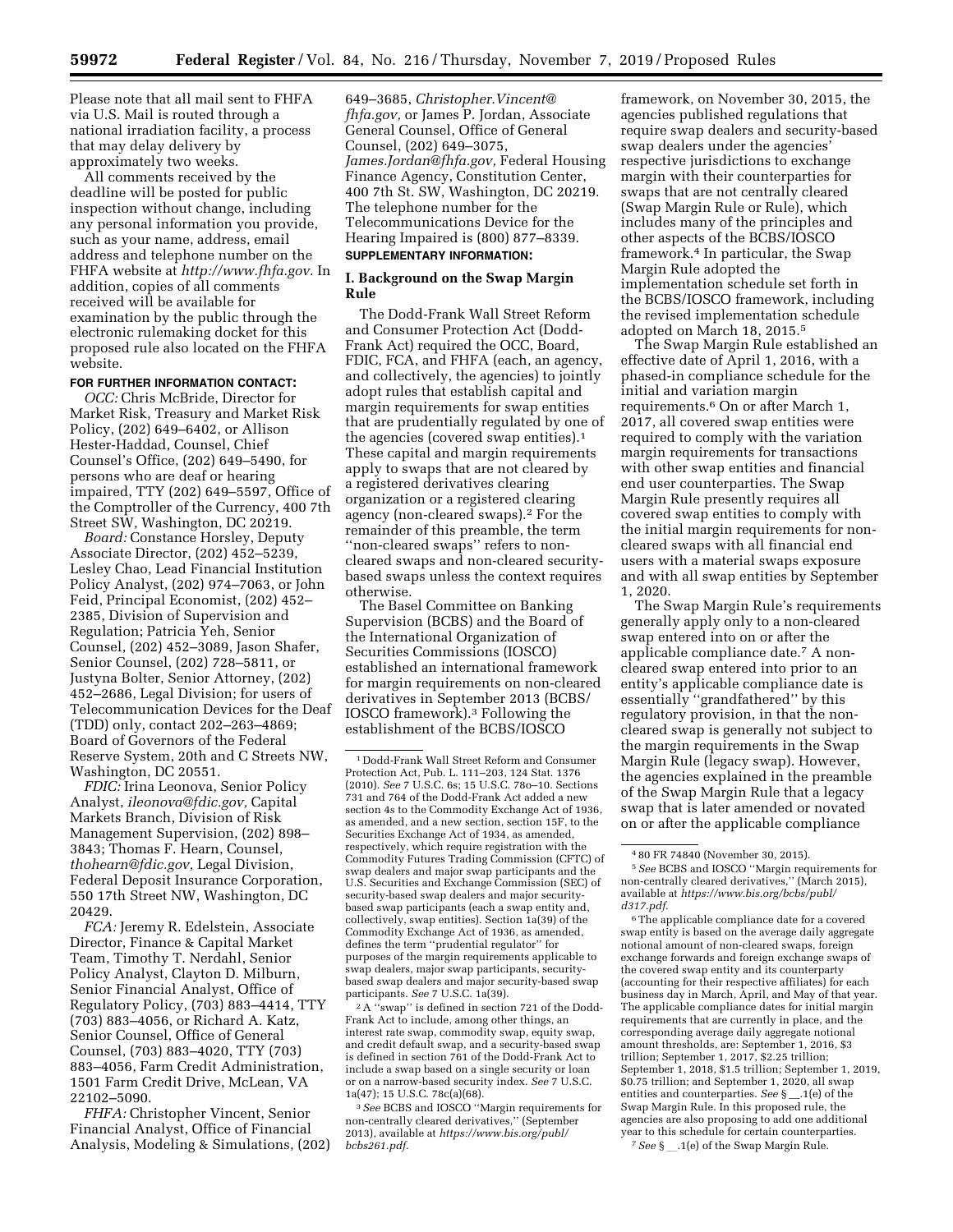date should be subject to the requirements of the Swap Margin Rule, in the interests of preventing evasion of the Rule's margin requirements.<sup>8</sup>

The Swap Margin Rule has recently been amended to (1) provide relief to legacy swaps that are amended to achieve compliance with final rules that established restrictions on and requirements for certain non-cleared swaps and certain other qualified financial contracts of U.S. global systemically important banking organizations and their subsidiaries and the U.S. operations of foreign global systemically important banking organizations (QFC Rules) 9 and (2) subject to certain conditions, provide relief for entities located in the United Kingdom to transfer their existing swap portfolios that face counterparties located in the European Union to an affiliate or other related establishment located within the European Union or the United States while maintaining legacy status for such portfolios.10 This notice of proposed rulemaking would make the following changes to the Swap Margin Rule:

First, the proposal would provide relief by allowing legacy swaps to be amended to replace existing interest rate provisions based on certain interbank offered rates (IBORs) and other interest rates that are reasonably expected to be discontinued or are reasonably determined to have lost their relevance as a reliable benchmark due to a significant impairment, without such swaps losing their legacy status.

Second, the proposal would amend the Swap Margin Rule's requirements for inter-affiliate swaps. The proposal would repeal the requirement for a covered swap entity to collect initial margin from its affiliates, but would retain the requirement that variation margin be exchanged for affiliate transactions.

Third, the proposal would add an additional initial margin compliance period for certain smaller counterparties, and clarify the existing trading documentation requirements in § .10 of the Rule.

Fourth, the proposal would amend the Swap Margin Rule to permit amendments caused by conducting certain routine life-cycle activities that covered swap entities may conduct for legacy swaps, such as reduction of notional amounts and portfolio

10 84 FR 9940 (March 19, 2019).

compression exercises, without triggering margin requirements.

These aspects of the proposal are each discussed in greater detail below.

# **II. Interbank Offered Rates**

# *A. Background on IBORs*

The proposed rule would amend the Swap Margin Rule to permit a covered swap entity to amend a legacy swap in order to replace an IBOR with an alternative reference rate or rates, without triggering margin requirements.

An IBOR is a benchmark interest rate that is intended to represent banks' cost of unsecured wholesale borrowing. IBORs 11 have been used as the benchmark interest rate for a large volume and broad range of existing financial products and contracts, including for an estimated \$190 trillion US Dollar LIBOR (USD LIBOR) exposure, of which \$145 trillion represents over-the-counter derivatives exposure (as of year-end 2016).12 However, the discovery of, and numerous regulatory actions to seek redress of, market manipulation and false reporting of the many IBORs, together with the post-crisis decline in liquidity in interbank unsecured funding markets, have undermined confidence in the reliability and robustness of IBORs.

As a result, the Financial Stability Board (FSB) and the U.S. Financial Stability Oversight Council (FSOC) requested that government and industry stakeholders undertake implementation of new designs and methodologies for IBORs, and the identification of viable alternative near risk-free rates in their respective currencies (U.S. dollar in the case of the United States) with a focus on the feasibility of new rate methodologies, including identification of suitable administrators and any necessary infrastructure to support these rates.13

12 ''Second Report of the Alternative Reference Rates Committee'' published in March 2018, available at *[https://www.newyorkfed.org/](https://www.newyorkfed.org/medialibrary/Microsites/arrc/files/2018/ARRC-Second-report) [medialibrary/Microsites/arrc/files/2018/ARRC-](https://www.newyorkfed.org/medialibrary/Microsites/arrc/files/2018/ARRC-Second-report)[Second-report](https://www.newyorkfed.org/medialibrary/Microsites/arrc/files/2018/ARRC-Second-report)*.

13 ''Reforming Major Interest Rate Benchmarks'' published by the Financial Stability Board on July 22, 2014, available at *[http://www.fsb.org/wp](http://www.fsb.org/wp-content/uploads/r_140722.pdf)[content/uploads/r](http://www.fsb.org/wp-content/uploads/r_140722.pdf)*\_*140722.pdf*. Several central banks responded to this request and convened working groups of market participants and official sector representatives, including the United Kingdom, Japan, Switzerland, and the Eurozone. The work has also been coordinated at the international level by the FSB's Official Sector Steering Group (OSSG).

The Federal Reserve Board and Federal Reserve Bank of New York convened the Alternative Reference Rates Committee (ARRC) 14 in 2014 to identify an alternative reference rate for USD LIBOR and create an implementation plan to promote the use of the selected alternative on a voluntary basis. In 2017, the ARRC selected the Secured Overnight Funding Rate (SOFR), which is designed to be representative of general funding conditions in the overnight Treasury repo market. The ARRC has noted that use of SOFR is voluntary and that other benchmarks can also be considered as potential alternatives for USD LIBOR. For example, the American Financial Exchange is offering Ameribor as a potential USD LIBOR replacement rate.15 In addition, benchmarks such as an Overnight Bank Funding Rate were suggested by some market participants as a potential alternative.

In July 2017, the U.K. Financial Conduct Authority (UKFCA), which regulates ICE Benchmark Administration, the administrator of LIBOR, announced that it has sought commitments from LIBOR panel banks to continue to contribute to LIBOR through the end of 2021, but that the UKFCA will not use its powers to compel or persuade contributions beyond that date. The UKFCA has also warned that it may judge LIBOR to no longer be representative of its underlying market should it persist past this date. Thus, it is possible that LIBOR will cease to be published at the end of 2021. Consequently, it is likely that derivatives contracts that reference LIBOR will need to be amended to replace LIBOR.

In consideration of this uncertainty, the International Swaps and Derivatives Association, Inc. (ISDA), which produces standard documentation used by parties to derivatives contracts, indicated that it plans to amend its documentation to ''include fallbacks that would apply upon the permanent discontinuation of certain key

<sup>8</sup> 80 FR 74850–51.

<sup>9</sup> 83 FR 50805 (October 10, 2018). The QFC Rules are codified as follows: 12 CFR part 47 (OCC's QFC Rule); 12 CFR part 252, subpart I (Board's QFC Rule); 12 CFR part 382 (FDIC's QFC Rule).

<sup>11</sup> IBORs include the London Interbank Offered Rate (LIBOR), the Tokyo Interbank Offered Rate (TIBOR), the Bank Bill Swap Rate (BBSW), the Singapore Interbank Offered Rate (SIBOR), the Canadian Dollar Offered Rate (CDOR), the Euro Interbank Offered Rate (EURIBOR), and the Hong Kong Interbank Offered Rate (HIBOR).

<sup>14</sup>The voting members of the 2014 ARRC were Bank of America, Barclays, BNP Paribas, Citigroup, Credit Suisse, Deutsche Bank, Goldman Sachs, HSBC, JP Morgan Chase & Co., Morgan Stanley, Nomura, RBS, Société Générale, UBS, and Wells Fargo; the non-voting members were Bank of New York Mellon, CME, DTCC, ISDA and LCH.Clearnet; the ex officio members were Board of Governors of the Federal Reserve System, Federal Reserve Bank of New York, U.S. Commodity Futures Trading Commission, U.S. Treasury Department and Office of Financial Research. The ARRC's membership has changed over time. For a list of the latest members, *see<https://www.newyorkfed.org/arrc>*.

<sup>15</sup>*See<https://ameribor.net/>*.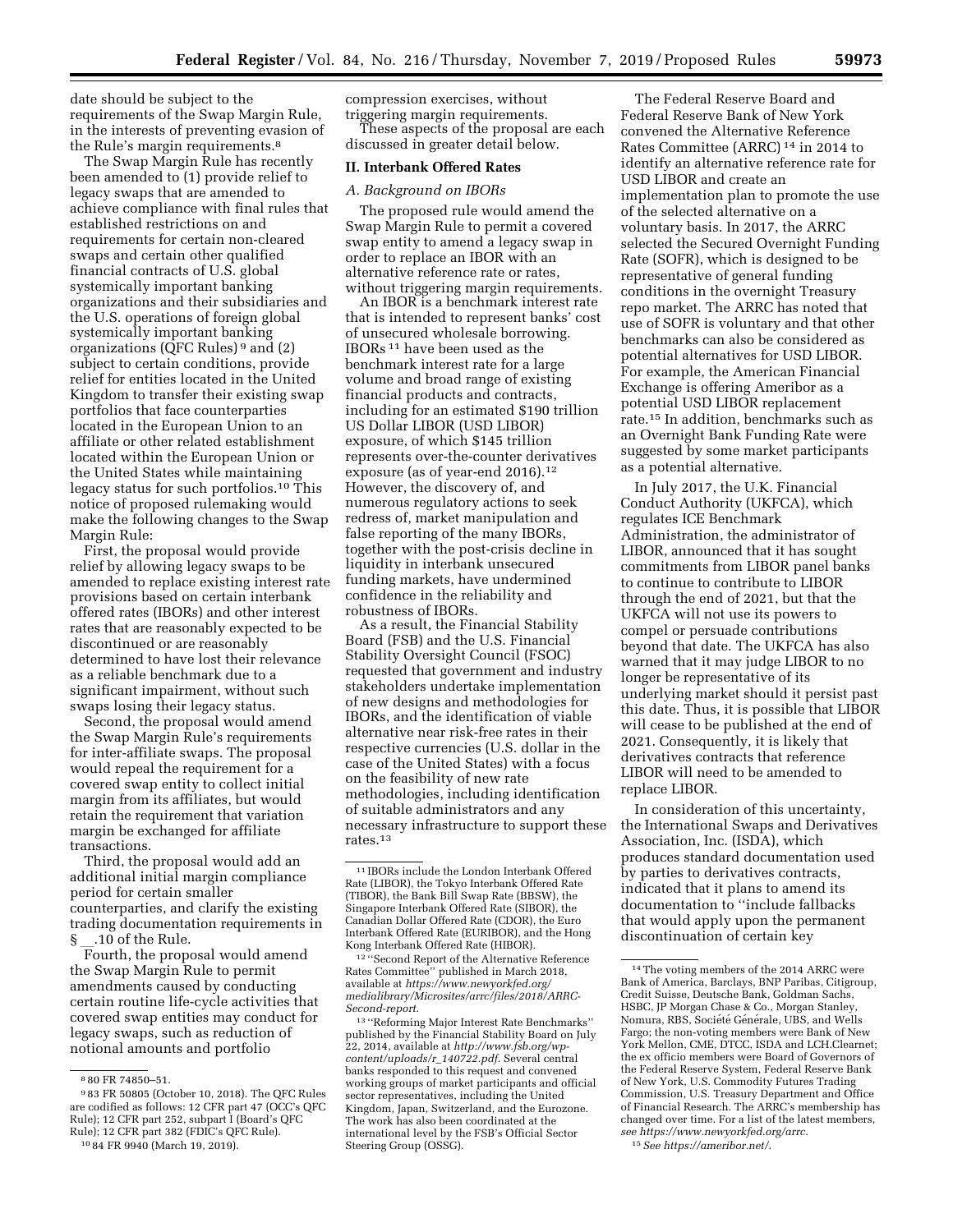IBORs.'' 16 For new non-cleared swaps, market participants will have an option to amend their documentation via an ISDA benchmark supplement. For noncleared swaps that are already in place, market participants will have the option to utilize an ISDA protocol that will specify amended definitions, triggers, and other adjustments.17

Due to the potential discontinuation of LIBOR at the end of 2021, covered swap entities face uncertainty about the way their swap contracts based on LIBOR and other IBORs will operate after the permanent discontinuation date without a reliable benchmark rate. A benchmark rate is a critical term for calculating payments under a swap contract. In many instances, these firms may decide to amend existing swap contracts to replace an IBOR before the IBOR becomes discontinued. Such amendments may also trigger follow-on amendments 18 that the counterparties determine are necessary to maintain the economics of the contract. Absent the proposed revisions to the Swap Margin Rule, one or more of these amendments could affect the legacy status of a noncleared swap and make it subject to the requirements of the Rule. In order to enable covered swap entities and their counterparties to avoid the risk of future financial instability, the agencies believe it is appropriate to permit covered swap entities to amend the reference rates in a legacy swap contract and to adopt necessary follow-on amendments without converting the legacy swap into a swap subject to the Swap Margin Rule. The conditions of eligibility for the amendments are described in the next section of this **SUPPLEMENTARY INFORMATION**.

#### *B. Proposed Rule on IBORs*

In recognition of the ongoing efforts to transition away from key IBORs due to their potential discontinuation, the agencies are proposing to amend the Swap Margin Rule to remove impediments that would limit the ability of covered swap entities to replace certain rates in their legacy non-

cleared swaps. Specifically, the agencies propose to amend  $\S$  \_ .1(h) to preserve the legacy status of a non-cleared swap after a covered swap entity replaces certain reference rates. Proposed § .1(h) recognizes that these replacements could be carried out using a variety of legal mechanisms by permitting amendments accomplished by the parties': Adherence to a protocol; contractual amendment of an agreement or confirmation; or execution of a new contract in replacement of and immediately upon termination of an existing contract (*i.e.,* tear-up), subject to the limitations discussed below.

The proposed rule is intended to be flexible with respect to the method of amendment. The proposal would permit amendments to be executed with respect to an individual non-cleared swap or on a netting set level, as long as the other proposed criteria are met.

The proposed rule describes the type of rate that can be replaced and the accompanying changes that would be permitted. Proposed section § l .1(h)(3)(i) would permit amendments that are made solely to accommodate the replacement of an IBOR or a replacement of any other non-IBOR interest rate that a covered swap entity reasonably expects to be discontinued or reasonably determines has lost its relevance as a reliable benchmark due to a significant impairment with an alternate reference rate.19 For example, if a benchmark administrator materially changes the inputs in the benchmark calculation because an input is no longer available, a covered swap entity may determine that the benchmark has lost its relevance as a reliable benchmark due to a significant impairment.

The proposed rule lists the IBORs that could be replaced, including LIBOR, TIBOR, BBSW, SIBOR, CDOR, EURIBOR, and HIBOR. Although the current uncertainty surrounding reference rates is tied to IBORs, the agencies are also proposing a second,

more qualitative standard that would be applicable to other categories of reference rates, should the need arise in the future. This forward-looking standard is designed to encourage covered swap entities to resolve critical uncertainties before an interest rate benchmark is discontinued, or loses its market relevance, in order to minimize disturbance to the markets.

The agencies also anticipate that a reference rate may need to be replaced more than one time. For example, an IBOR may first be replaced with fallback provisions at a time when a permanent alternative rate is not yet available or amendment documentation has not yet been developed. Subsequently, fallback provisions may be replaced with permanent alternative rates. If the original rate that is being replaced is an IBOR or any other non-IBOR interest rate benchmark that otherwise meets the requirements of the proposed rule that a covered swap entity reasonably expects it to be discontinued or reasonably determines that it has lost its relevance as a reliable benchmark due to a significant impairment, the noncleared swap may be amended more than once to accommodate ongoing developments toward a permanent replacement rate. There is no limit to the number of amendments that can take place, as long as the rate that was originally present in the non-cleared swap met the criteria in either § .1(h)(3)(i)(A) or  $\S$ .1(h)(3)(i)(B). The proposed approach of permitting subsequent amendments takes into account that any subsequent changes to the reference rate will be the subject of negotiations among counterparties that are incentivized to agree to a reasonable rate. The proposed rule would not permit subsequent amendments that change rates or other terms of the noncleared swap for any purpose other than for those purposes explicitly set out in  $\S$  \_1(h), without triggering application of the margin requirements.

To benefit from the treatment of this new legacy swap provision, a covered swap entity must make the amendments to the non-cleared swap solely to accommodate the replacement of a rate described in the proposed rule. The proposed rule is flexible as to the incoming replacement rate by leaving it up to the counterparties to select a mutually agreeable replacement rate. The agencies expect that any replacement rate, including any subsequent replacement rate, would be agreed upon by the parties after assessing its complexity, safety and soundness, and taking into

<sup>16</sup> ISDA Consultation on Pre-Cessation Issues for LIBOR and Certain Other Interbank Offered Rates (IBORs), May 16, 2019, available at *[https://](https://www.isda.org/a/md6ME/FINAL-Pre-cessation-issues-Consultation.pdf) [www.isda.org/a/md6ME/FINAL-Pre-cessation](https://www.isda.org/a/md6ME/FINAL-Pre-cessation-issues-Consultation.pdf)[issues-Consultation.pdf](https://www.isda.org/a/md6ME/FINAL-Pre-cessation-issues-Consultation.pdf)*.

<sup>17</sup> ISDA Supplemental Consultation on Spread and Term Adjustments for Fallbacks in Derivatives Referencing USD LIBOR, CDOR and HIBOR and Certain Aspects of Fallbacks for Derivatives Referencing SOR, May 16, 2019, available at *[https://](https://www.isda.org/a/n6tME/Supplemental-Consultation-on-USD-LIBOR-CDOR-HIBOR-and-SOR.pdf) [www.isda.org/a/n6tME/Supplemental-Consultation](https://www.isda.org/a/n6tME/Supplemental-Consultation-on-USD-LIBOR-CDOR-HIBOR-and-SOR.pdf)[on-USD-LIBOR-CDOR-HIBOR-and-SOR.pdf](https://www.isda.org/a/n6tME/Supplemental-Consultation-on-USD-LIBOR-CDOR-HIBOR-and-SOR.pdf)*.

<sup>18</sup>Follow-on amendments may include a variety of spread adjustments resulting from the move from a term rate to an overnight rate, from unsecured to secured, or could result from a change in tenor, among others.

 $19$ Under the EU Benchmark Regulation (Regulation (EU) 2016/1011 (June 8, 2016)), a benchmark administrator is expected to regularly assess whether a critical benchmark measures the underlying market or economic reality. In certain circumstances, a regulatory authority of a benchmark administrator may complete its own assessment of a benchmark's representativeness as well. Covered swap entities may refer to such assessments or other public statements by benchmark administrators or regulatory authorities in order to inform their expectations about whether a benchmark will be discontinued or continues to be reliable. In addition, covered swap entities may consult the IOSCO Principles for Financial Benchmarks (July 2013), to assist in determining whether a benchmark has lost its relevance as a reliable benchmark, available at *[http://](http://www.iosco.org/library/pubdocs/pdf/IOSCOPD415.pdf) [www.iosco.org/library/pubdocs/pdf/](http://www.iosco.org/library/pubdocs/pdf/IOSCOPD415.pdf)  [IOSCOPD415.pdf](http://www.iosco.org/library/pubdocs/pdf/IOSCOPD415.pdf)*.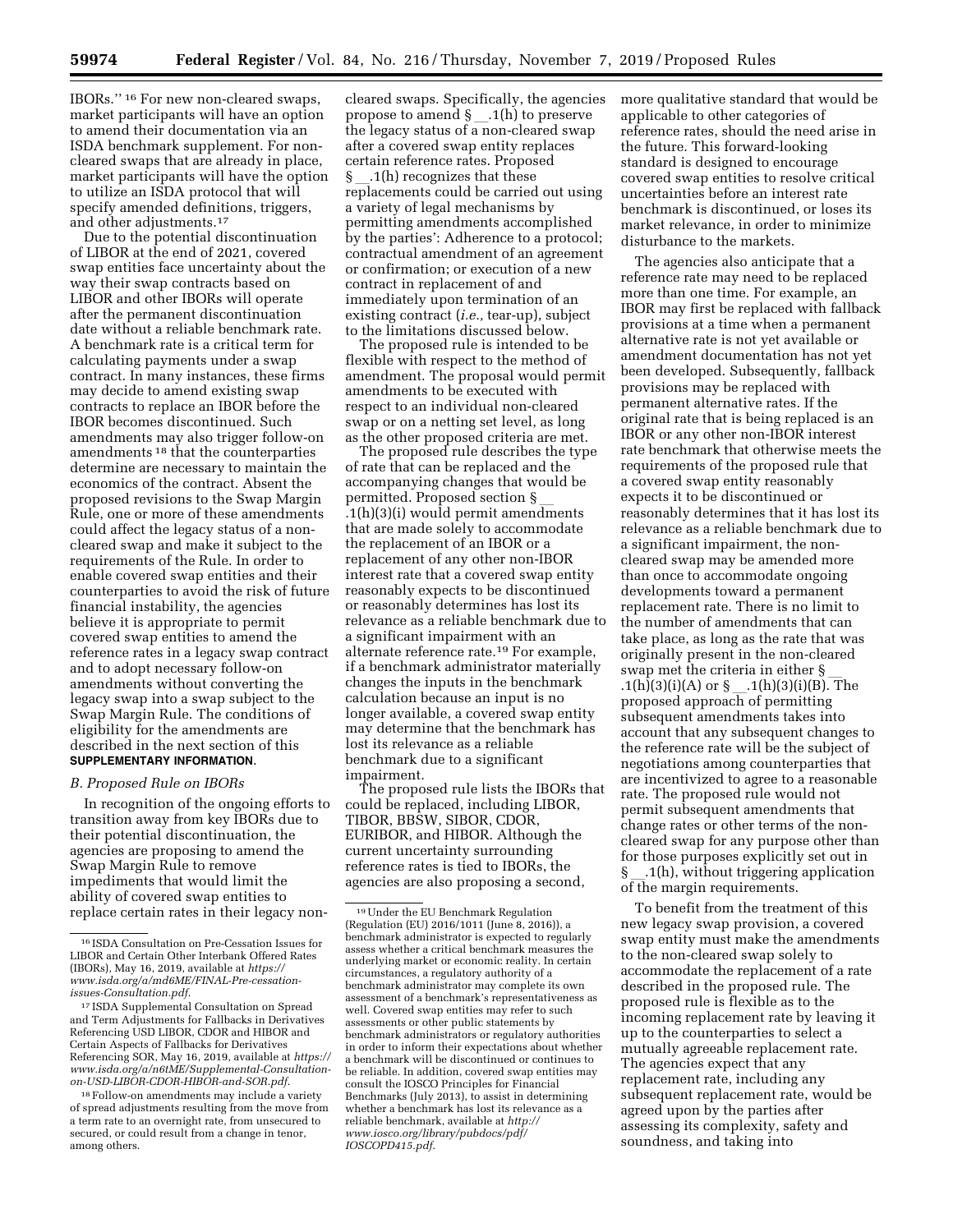consideration associated risk management practices.20

The agencies also acknowledge that replacing a reference rate could require other contractual changes to maintain the economics of the non-cleared swap and to preserve the relative values to the parties after incorporating changes in the reference rate. The proposed rule would permit changes that incorporate spreads and other adjustments that accompany and implement the replacement rate amendment. The rule would also permit other, more administrative and technical changes necessary to operationalize the determination of payments or other exchanges of economic value using the replacement rate, including changes to determination dates, calculation agents, and payment dates. These types of administrative changes may be necessary to adjust computations and operational provisions to reflect the differences between an IBOR and the replacement rate or rates.

The agencies envision that a number of contractual changes could be necessary to maintain the economics of the non-cleared swap, and for this reason, have drafted the proposed rule so it permits these changes. For example, legacy swaps that contain USD LIBOR may be referencing 1-day LIBOR, 1-week LIBOR, 1-month LIBOR, 2 month LIBOR, 3-month LIBOR, 6-month LIBOR or 12-month LIBOR. In these cases, a replacement rate that could be overnight and could be based, for example, on a fully secured funding rate (*e.g.,* SOFR) may need to incorporate a market risk (term structure) spread to substitute for the market risk component of LIBOR that is of a longer maturity than overnight. Similarly, because LIBOR is unsecured and therefore includes an element of bank credit risk, it is likely that a replacement rate that could be overnight and could be based, for example, on a fully secured funding rate (*e.g.,* SOFR) would need a credit spread to adjust the new reference rate to a comparable legacy LIBOR rate. This may also be the case for non-USD IBORs that could be replaced by overnight funding rates.

The proposed rule would also permit administrative and technical changes necessary for operational purposes. For example, for an overnight rate, interest on financial instruments that pay periodically (*e.g.,* quarterly) may be set in arrears by compounding or averaging the daily observations over the relevant

period. To offer flexibility in the transition to a new reference rate, the proposed rule would permit the replacement of an IBOR or other discontinued reference rate in the floating leg of a fixed-floating rate swap, and would also permit the interest rate in the fixed leg to be modified in order to maintain the economics of the noncleared swap.

However, the agencies do not believe that the relief being provided for rate replacement purposes should be expansively applied to encompass all changes to a legacy swap. Accordingly, the proposed rule text clarifies that the proposed safe harbor for legacy swaps would be unavailable if the amendments extend the maturity or increase the total effective notional amount of the non-cleared swap. For example, a one time, lump-sum compensatory payment in lieu of a spread adjustment would not increase the total effective notional amount and would be permitted. On the other hand, extending the maturity date to allow for additional payments to be made under the non-cleared swap would be a change outside the scope of the proposed rule.

The agencies envision that covered swap entities may carry out certain amendments, including those executed by method of termination and replacement, for the purpose of implementing changes that might qualify for more than one exemption provided under  $\S$  .1(h). When a legacy swap is replaced with a new contract that reflects more than one exemption, each of the provisions in the replacement contract that differs from the terminated contract must be permitted under the respective subsection of  $\S$  .1(h). For example, a covered swap entity and its counterparty may decide to replace an IBOR with a different reference rate and, at the same time, make changes to comply with the QFC Rules. The IBORrelated changes must comply with  $\S$ .1(h)(3) and the QFC Rules changes must comply with  $\S$  \_1(h)(1) for the replacement contract to meet the ''solely to comply'' standard and, in the case of  $\lfloor$ .1(h)(3), the ''solely to accommodate'' standard.

#### **III. Non-Cleared Swaps Between CSEs and an Affiliate**

The proposal would amend the treatment of affiliate transactions in the Swap Margin Rule by creating an exemption from the initial margin requirements for non-cleared swaps between affiliates.<sup>21</sup> The proposal

would, however, retain the requirement that affiliates exchange variation margin.

Currently, §\_.11 of the Swap Margin Rule establishes special rules for transactions between a covered swap entity and an ''affiliate,'' generally defined in the Swap Margin Rule as an entity that is consolidated with the dealer on an accounting basis, or consolidated on a common basis by another entity.22 The rules applicable to transactions with affiliates differ from the rules applicable to transactions with non-affiliates. For example, a covered swap entity is not required to post initial margin to an affiliate or use an independent custodian for most forms of initial margin collected from an affiliate. In addition, the covered swap entity does not need to apply a \$50 million initial margin threshold amount to the covered swap entity's affiliates on an aggregate basis, and the covered swap entity is not required to use the ten-day holding period for calculating initial margin using an initial margin model under  $\S$  .8(d)(1).<sup>23</sup> Consistent with the requirements for non-cleared swaps between non-affiliated counterparties, current  $\S$  .11 requires the exchange of variation margin for affiliate transactions. As discussed in the preamble to the final Swap Margin Rule, the initial and variation margin requirements applicable to affiliate transactions were intended to advance the mandate under the Dodd-Frank Act to ''offset the greater risk to swap entities from the use of swaps that are not cleared and help ensure the safety and soundness of the covered swap entity and are appropriate for the risk associated with the non-cleared swap entity.'' 24 The agencies noted that the requirement to collect initial margin from, but not post initial margin to, affiliates ''should help to protect the safety and soundness of covered swap entities in the event of an affiliated counterparty default.'' 25 Furthermore, by requiring that inter-affiliate swaps be margined, the requirement was intended

of exemptions, *see* the preamble to the final rule, 80 FR at 74887.

<sup>20</sup>The replacement rate is also expected to be consistent with international standards, such as the IOSCO Principles for Financial Benchmarks. *See [https://www.iosco.org/library/pubdocs/pdf/](https://www.iosco.org/library/pubdocs/pdf/IOSCOPD415.pdf)  [IOSCOPD415.pdf](https://www.iosco.org/library/pubdocs/pdf/IOSCOPD415.pdf)*.

<sup>21</sup>Under the BCBS/IOSCO framework, no common standard was set for inter-affiliate

transactions, in recognition of the existing and varied approaches to the topic across jurisdictions.

 $^{22}$  Section  $\_\_$ .2 provides that two companies are "affiliates" if either company consolidates the other on financial statements prepared in accordance with U.S. Generally Accepted Accounting Principles, the International Financial Reporting Standards, or other similar standards, or if both companies are consolidated with a third company. 23For a description of the application of this set

<sup>24</sup> 80 FR at 74889.

<sup>25</sup> *Id.*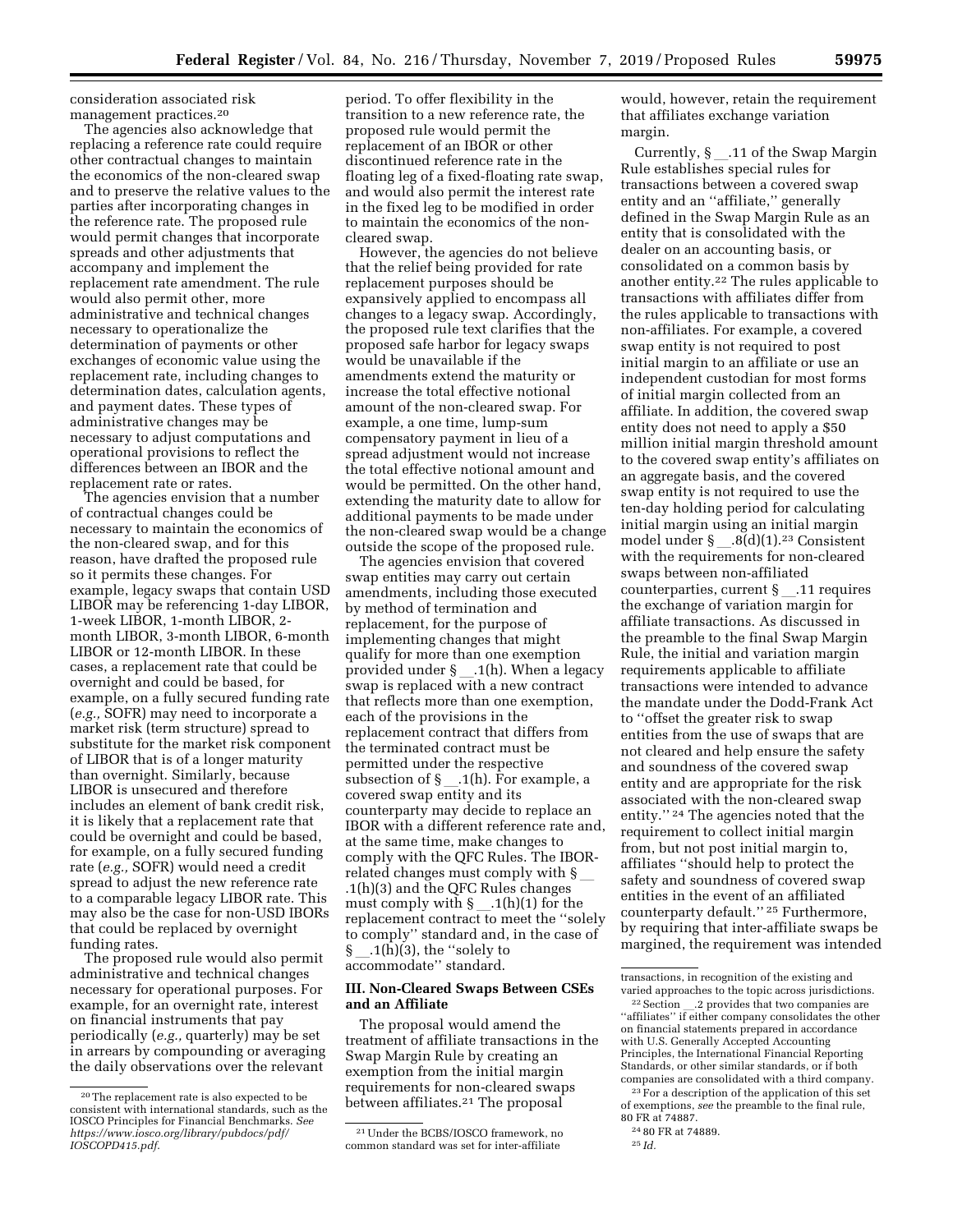to prevent unmargined swaps from posing a risk to systemic stability.26

Since the Swap Margin Rule was implemented, supervisory experience has shown that inter-affiliate swaps are used by covered swap entities for internal risk management purposes whereby a banking organization transfers risk to a centralized risk management function, which is considered to be a prudent risk management practice. As more covered swap entities have come into scope, the amount of inter-affiliate initial margin collected by covered swap entities has increased. This has led the affected banking organizations to borrow increasing amounts of cash in the debt markets to fund eligible collateral, placing additional demands on their asset-liability management structure and increasing their liability exposure to depositors and other creditors in the market. The removal of the inter-affiliate initial margin requirement would provide these banking organizations with additional flexibility for internal allocation of collateral. The agencies believe that such risk management practices often improve the safety and soundness of a covered swap entity, and therefore, to encourage such prudent risk management, propose to exempt inter-affiliate swaps from the Rule's initial margin requirements. The proposal does not remove the requirement that covered swap entities must collect and post initial margin with other non-affiliate covered swap entities.

The agencies also note that because other jurisdictions (as well as the U.S. market regulators) do not consistently apply swap margin rules to interaffiliate swaps, the Rule's imposition of initial margin requirements for interaffiliate swaps may have provided limited systemic risk benefits and put U.S. banking firms at a competitive disadvantage. For example, many covered swap entities subject to the Swap Margin Rule are banking organizations that are typically internationally active with operations in many jurisdictions that may exempt or not impose initial margin requirements on inter-affiliate transactions.27 In addition, the imposition of initial margin requirements may depend on the

banking organization's home country, presence in the United States, corporate organization, or business strategy. For example, internationally active banking organizations that have a cross-border organizational structure that relies on separate legal entities must currently use inter-affiliate swaps to centralize risk management of the overall banking organization's outward-facing derivatives exposures, whereas other internationally active banks that operate cross-border through branching structures do not have a comparable risk management need for such inter-affiliate swaps. The agencies do not believe this difference in corporate organization justifies different initial margin requirements under the Swap Margin Rule.

The agencies are not proposing to alter the Rule's uniform requirements for covered swap entities to exchange variation margin with their affiliates. The agencies note it has become routine in recent years for covered swap entities to exchange variation margin on noncleared swaps with their affiliates. As a best practice for risk management, the exchange of variation margin serves to reflect ongoing economic transfers of current exposure for assets and liabilities between the various parts of the banking organization over the life of each non-cleared swap. This in turn contributes to the safety and soundness of the covered swap entity, and the larger banking organization as a whole. The exchange of variation margin will remain a requirement under the general rules of § \_\_.4 and will continue to be applicable to inter-affiliate swaps.

The proposal would also supplement the definition of ''affiliate'' for purposes of §l.11 to include not only the definition of "affiliate" found in  $\S$ of the Swap Margin Rule, focusing on consolidation under applicable accounting rules, but also the established ''catch-all'' legal standard for affiliation in banking focusing on the direct or indirect exercise of controlling influence over the management or policies of the controlled company. Absent this change, the Swap Margin Rule would, by its general provisions, require covered swap entities to post initial margin to, and collect initial margin from, unconsolidated entities that are treated as affiliates of the covered swap entity for other legal or regulatory purposes.

Finally, the agencies note that certain affiliate transactions are subject to the requirements of sections 23A and 23B of the Federal Reserve Act as implemented by the Federal Reserve's Regulation W, as these requirements continue to apply to affiliate transactions with an insured

depository institution.28 Currently, almost all U.S. covered swap entities are insured depository institutions that would be subject to Sections 23A, 23B, and Regulation W. These provisions are specifically tailored to address risks arising from transactions, including non-cleared swaps, between affiliates. As such, the agencies believe that they are the more effective tools to address risks arising from transactions between affiliates. The Board continues to consider how inter-affiliate non-cleared swaps can be addressed under Regulation W.

#### **IV. Additional Compliance Date for Initial Margin Requirements**

The agencies are proposing to give covered swap entities an additional year to implement initial margin requirements for certain smaller counterparties. The implementation of both initial and variation margin requirements started on September 1, 2016. With respect to initial margin requirements, the requirements in the Swap Margin Rule are implemented in five phases from September 1, 2016, through September 1, 2020, depending on the size of the covered swap entity's portfolio of non-cleared swaps and the counterparty's portfolio of non-cleared swaps. Variation margin requirements for all covered swap entities and counterparties were completely phased in by March 1, 2017. This schedule was consistent with BCBS/IOSCO framework when the Swap Margin Rule was adopted in 2015.

The phase-in schedule for initial margin is based on the average daily aggregate notional amount (AANA) of non-cleared swaps held in each party's market-wide portfolio, measured separately from the standpoint of the covered swap entity and the standpoint of the counterparty.29 With the recent

29As noted above, the AANA is determined based on the non-cleared swaps, foreign exchange forwards and foreign exchange swaps of each of the covered swap entity and its counterparty (accounting for their respective affiliates) for each business day in March, April and May of that year. The corresponding average daily notional thresholds for each compliance date currently are: September 1, 2016, \$3 trillion; September 1, 2017, \$2.25 trillion; September 1, 2018, \$1.5 trillion; September 1, 2019, \$0.75 trillion; and September 1, 2020, all covered swap entities and their counterparties. *See* §\_1(e) of the Swap Margin Rule.

<sup>26</sup> 80 FR at 74889.

<sup>27</sup>Under the BCBS/IOSCO framework, no common standard was set for inter-affiliate swap transactions, in recognition of these existing and varied approaches to the topic of inter-affiliate transactions generally. 79 FR at 57353; Article 6 of the BCBS and IOSCO ''Margin Requirements for Non-Centrally Cleared Derivatives'' (September 2013), available at *[https://www.bis.org/publ/](https://www.bis.org/publ/bcbs261.pdf) [bcbs261.pdf](https://www.bis.org/publ/bcbs261.pdf)*.

<sup>28</sup> 12 U.S.C. 371c and 371c–1; 12 CFR part 223. In adopting the Swap Margin Rule, the agencies noted that transactions between banks and their affiliates have long been subject to their own special set of regulatory restrictions, particularly in the case of U.S. banks pursuant to sections 23A and 23B of the Federal Reserve Act. *See* 80 FR at 74889 (noting the obligation of banks that are covered swap entities to comply with additional regulatory restrictions on inter-affiliate swap transactions such as those required by sections 23A and 23B).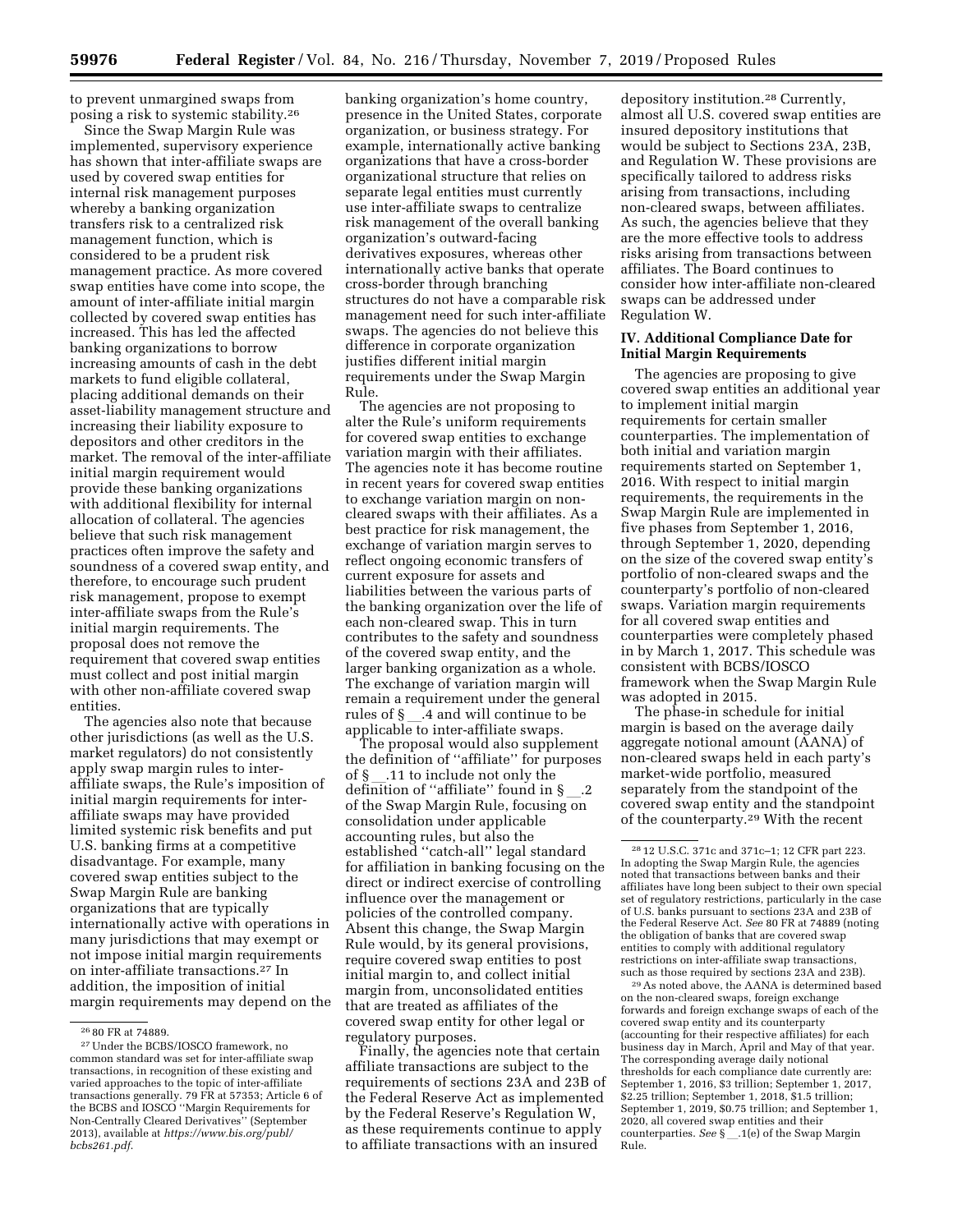occurrence of the fourth phase of initial margin compliance obligations on September 1, 2019—for covered swap entities and counterparties with an AANA of \$750 billion to \$1.5 trillion the group currently scheduled for the fifth phase of compliance in the upcoming year includes all remaining entities within the scope of the initial margin requirements, spanning AANAs from \$8 billion up to \$750 billion.30

The industry's implementation work to execute new trading documentation to meet variation margin compliance obligations by 2017 largely excluded any rule-compliant documentation for initial margin, due to the greater operational complexity associated with ''T+1'' portfolio reconciliation of internally-modeled initial margin amounts and third-party segregation of initial margin collateral. The industry has raised significant concerns about the operational and other difficulties associated with beginning to exchange initial margin with the large number of relatively small counterparties encompassed in the Swap Margin Rule's fifth phase. In recognition of these difficulties, the BCBS/IOSCO framework was recently revised to permit an additional phase for smaller counterparties, and the agencies believe it is appropriate to amend the Swap Margin Rule in a similar manner. 31 Accordingly, the agencies are proposing to amend the compliance schedule to add a sixth phase of compliance for certain smaller entities that are currently subject to the ''phase five'' compliance deadline. The proposed amendments would require compliance by September 1, 2020, for counterparties with an AANA ranging from \$50 billion up to \$750 billion, while the compliance date for all other counterparties (with an AANA ranging from a ''material swaps exposure'' of \$8 billion up to \$50 billion) would be extended to September 1, 2021.

#### **V. Documentation Requirements**

Complying with initial margin requirements creates regulatory obligations for covered swap entities and implications for their counterparties.32 Covered swap entities must calculate initial margin to be collected and posted to determine if and when collection or posting of initial margin is required. Under §\_.3, a<br>covered swap entity must collect or post initial margin when it calculates an initial margin amount that, after subtracting the initial margin threshold amount (not including any portion of the initial margin threshold amount already applied by the covered swap entity or its affiliates to other noncleared swaps or non-cleared securitybased swaps with the counterparty or its affiliates), exceeds zero. It is only at the time at which the covered swap entity is required to collect or post initial margin pursuant to  $\S$  \_ .3 that it is required to have completed the initial margin trading documentation required by §\_.10. For the avoidance of doubt, the agencies are proposing to amend § l.10 to expressly state that a covered swap entity is not required to execute initial margin trading documentation with a counterparty prior to the time that it is required to collect or post initial margin pursuant to §<sub>\_\_</sub>.3.<sup>33</sup><br>As discussed in the Swap Margin

Rule, a covered swap entity must execute trading documentation with each counterparty that falls within the scope of the Rule's definition of a swap entity or a financial end user regarding credit support arrangements unless the swap entity or financial end user is explicitly exempt from the Rule pursuant to  $\S$  .1(d).<sup>34</sup> The documentation must provide the covered swap entity the contractual rights and obligations to collect and post initial and variation margin in such amounts, in such form, and under such circumstances as are required by the Rule. The documentation must also specify the methods, procedures, rules, and inputs for determining the value of each non-cleared swap for purposes of calculating variation margin and the procedures by which any disputes concerning the valuation of non-cleared swaps or the valuation of assets

34 80 FR 74886–74887 (describing the trading documentation requirements of  $\S$ .10).

collected or posted as initial margin or variation margin may be resolved. Finally, the documentation must also describe the methods, procedures, rules, and inputs used to calculate initial margin for non-cleared swaps entered into between the covered swap entity and the counterparty.35

The custody agreement requirements in §\_.7 of the Swap Margin Rule require such agreements to be in place only after initial margin is required to be collected or posted pursuant to  $\S$ . 3, or when initial margin is posted by a covered swap entity beyond an amount required by the Rule. The agencies expect that covered swap entities will closely monitor their exposures and take appropriate steps to ensure that trading documentation is in place at such time as initial margin is required to be exchanged pursuant to  $\S$ .3. The agencies note that this view is consistent with statements of the BCBS and IOSCO with respect to internationally agreed standards for margin requirements for non-centrally cleared derivatives.36

#### **VI. Portfolio Compression Exercises and Other Amendments**

The Swap Margin Rule applies to non-cleared swaps entered into on or after the applicable compliance date. As discussed above, the agencies have also expressed concerns about amendments to a swap that was entered into before the applicable compliance date if the amendments would have the effect of allowing covered swap entities and their counterparties to evade or otherwise artificially delay implementation of margin requirements. In particular, the agencies have been concerned whether market participants would amend legacy swaps, rather than entering into new ones and exchanging margin pursuant to the Rule once the legacy swaps expire according to their original terms. The industry has raised concerns whether certain amendments, particularly non-material amendments to non-economic terms, as well as amendments that are made to reduce operational or counterparty risk, such as notional reductions and portfolio

<sup>30</sup>The Swap Margin Rule does not require initial margin to be exchanged with any counterparty whose AANA is less than \$8 billion as of the previous June, July, and August. *See* §\_\_.3 and the<br>definition of ''material swans exposure'' in §\_\_1 definition of "material swaps exposure" in §\_\_.1.<br>31 See BCBS and IOSCO "Margin requirements f

<sup>31</sup>*See* BCBS and IOSCO ''Margin requirements for non-centrally cleared derivatives,'' (July 2019), available at *[https://www.bis.org/bcbs/publ/](https://www.bis.org/bcbs/publ/d475.pdf)  [d475.pdf](https://www.bis.org/bcbs/publ/d475.pdf)*.

<sup>&</sup>lt;sup>32</sup> See §\_\_.1(f) (providing that once a covered swap entity must comply with the margin requirements for non-cleared swaps and noncleared security-based swaps with respect to a

particular counterparty, the covered swap entity remains subject to the requirements of the Swap Margin Rule with respect to that counterparty).

<sup>&</sup>lt;sup>33</sup> Section \_\_.10 has parallel requirements for covered swap entities to execute trading documentation providing the covered swap entity with the contractual right to collect and post variation margin in such amounts, in such form, and under such circumstances as are required by the Swap Margin Rule. There is no threshold margin amount for variation margin pursuant to  $\S$ .4, and §l.10 requires covered swap entities to execute variation margin trading documentation no later than the time the covered swap entity commences trading non-cleared swaps with any swap entity or financial end user covered by the Swap Margin Rule.

<sup>35</sup> *Id.* 

<sup>36</sup>BCBS/IOSCO statement on the final implementation phases of the *Margin requirements for non-centrally cleared derivatives,* March 5, 2019, available at *[https://www.iosco.org/library/pubdocs/](https://www.iosco.org/library/pubdocs/pdf/IOSCOPD624.pdf) [pdf/IOSCOPD624.pdf,](https://www.iosco.org/library/pubdocs/pdf/IOSCOPD624.pdf)* stating that ''the framework does not specify documentation, custodial or operational requirements if the bilateral initial margin amount does not exceed the framework's  $$50$  million initial margin threshold. It is expected, however, that covered entities will act diligently when their exposures approach the threshold to ensure that the relevant arrangements needed are in place if the threshold is exceeded.''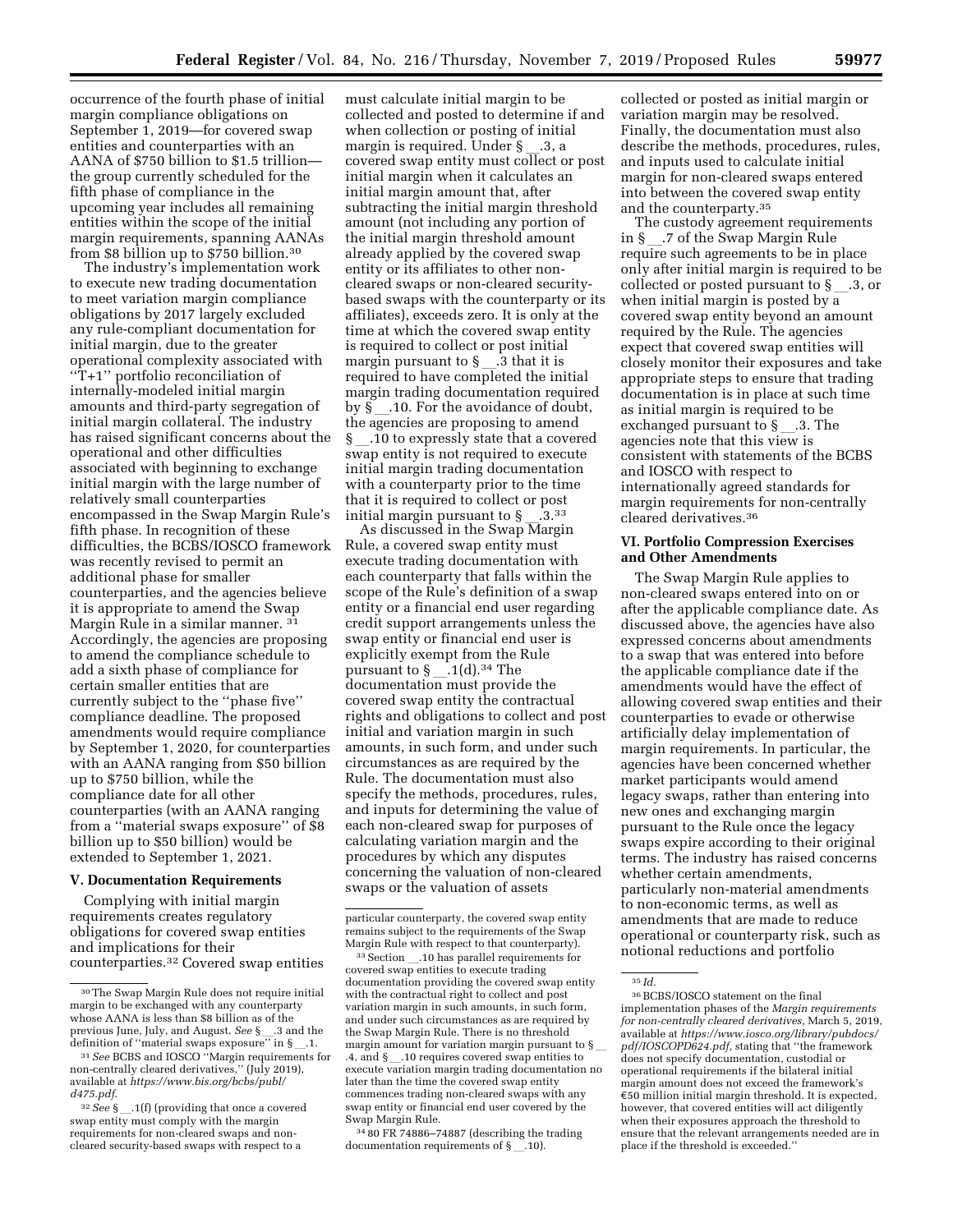compressions, could be executed while still allowing those amended legacy swaps to remain exempt from the Swap Margin Rule.

The agencies are proposing amendments to clarify the agencies' implementation of the legacy swaps provisions of the Swap Margin Rule since its adoption in 2015. These amendments are intended to permit amendments to legacy swaps arising from certain routine industry practices over the life-cycle of a non-cleared swap that are carried out for logistical reasons or risk-management purposes. The proposed amendments are those that do not raise concerns that the covered swap entity is seeking to evade or otherwise delay the application of margin requirements for non-cleared swaps.

One of these proposed amendments recognizes the legacy status of a noncleared swap that has been amended to reflect technical changes, such as addresses, the identities of parties for delivery of formal notices, and other administrative or operational provisions of the non-cleared swap that do not alter the non-cleared swap's underlying asset or indicator, such as a security, currency, interest rate, commodity, or price index, the remaining maturity, or the total effective notional amount. The types of technical changes described are necessary to reflect changes in a counterparty's circumstances, but are not associated with a desire by either party to increase or decrease its exposure to market risk factors. While the technical changes listed above would be permitted, a change in the non-cleared swap's underlying index would not be a technical change.

The second proposed amendment recognizes the legacy status of a noncleared swap that has been amended solely to reduce the notional amount of the non-cleared swap, without altering other terms of the original non-cleared swap. For these purposes, a reduction in notional amount may be achieved through a partial termination of the original non-cleared swap, with the remaining non-terminated non-cleared swap being able to retain its legacy status. A reduction in notional amount could also be achieved by novating a portion of the original non-cleared swap's notional amount to a third party. The original non-cleared swap, with a lower notional amount, would retain legacy status, but the novated portion would not retain legacy status.

The third proposed amendment recognizes the legacy status of noncleared swaps that have been modified as part of certain portfolio compression exercises used as a risk management tool. In compression, offsetting trades

between two or more parties are amended or torn up and replaced, which reduces the size of gross derivatives exposures and generally reduces the number or frequency of payments between parties, thus maintaining or reducing the overall risk profile of the portfolio. In general, these compression exercises make use of third party service providers to assist in the choice of trades to be modified and the risk composition of the resulting portfolios.

In a simple bilateral form of compression between two counterparties, the dealer agrees with another dealer to compress trades so that offsetting positions are cancelled and only the net amount remains, without any change to the overall market exposures. The resulting net position is documented by amending one of the original swaps. This ''amended swap'' method is the predominant method used in compressions of non-cleared interest rate swaps. Compression can also be done on a multilateral basis among more than two counterparties, and is often even more efficient, as trades across multiple dealers involved in a compression exercise can be offset, reducing the risk in each relationship across the various counterparties involved in the compression. The resulting net position is documented by creating a replacement swap reflecting the net position. This ''replacement swap'' method is predominantly used in compression exercises for non-cleared credit default swaps, but it can also be used for interest rate swap compression. Compression often results in the cancellation of offsetting positions, but it could also result in new trades being booked into an existing non-cleared portfolio to reflect the netted-down risk of the original portfolio.

One reason that the agencies are permitting amendments resulting from compression exercises is to reduce the operational burden associated with IBOR replacements. While protocols to amend non-cleared swaps that reference an IBOR or another discontinued rate are in development, there is a possibility that counterparties may choose to replace portfolios of IBORbased non-cleared swaps with replacement swaps generated through compression exercises.

In recognition of the value of riskreducing compression exercises, the agencies are proposing to amend the Swap Margin Rule to expressly recognize the benefits of amending or replacing non-cleared swaps solely to accomplish risk-reducing or risk-neutral portfolio compression between or

among covered swap entities and their counterparties, without converting the legacy swap into a swap subject to the Swap Margin Rule.

Under the proposed rule, amended swaps that reflect the outcome of a compression exercise are treated slightly differently than replacement swaps that are issued as a result of the compression exercise. If a non-cleared swap is amended solely as a result of a compression exercise, the amendments cannot extend the remaining maturity of the amended non-cleared swap or increase the total effective notional amount of the non-cleared swap.

*Example 1:* The limitations on remaining maturity and total effective notional amount in a compression exercise resulting in a replacement swap are different. For example, if swap 1 entered into by a covered swap entity and counterparty A has a total effective notional amount of \$10 (long position) and a remaining maturity of 5 years, and swap 2 entered into by the same covered swap entity and the same counterparty A has a total effective notional amount of \$5 (short position) and a remaining maturity of 4 years, the compression exercise might result in a cancellation of swap 2 and an amendment to swap 1 such that the total effective notional amount would become \$5 (long position) and the remaining maturity would remain at 5 years. This amendment would be permitted under the proposed rule since the maturity of the amended swap is not longer than the maturity of swap 1 (5 years) and the total effective notional amount of the amended swap is not greater than the total effective notional amount of swap 1 (\$10 long position). However, an amendment to swap 1 that extends the remaining maturity of the amended swap beyond the original 5 years or increases the total effective notional amount higher than the original \$10 would not be able to take advantage of the proposed safe harbor.

A replacement swap cannot extend the longest remaining maturity of all of the swaps in the compression exercise and cannot have a total effective notional amount that exceeds the total effective notional amount of that longest remaining maturity swap.

*Example 2:* Using the terms of swap 1 in the example above, assume that swap 2 has a total effective notional amount of \$5 (short position) and a remaining maturity of 3 years. The two swaps could be in a compression exercise in which both swaps are terminated and replaced with a new swap. The replacement swap must have a remaining maturity that does not extend the longest remaining maturity of swaps 1 and 2 (swap 1 has the longer remaining maturity of 5 years). The replacement swap must also have a total effective notional amount that does not exceed the total effective notional amount of the swap with the longest remaining maturity (swap 1 has the longer remaining maturity of 5 years, so the replacement swap cannot exceed swap 1's total effective notional amount of \$10 long position).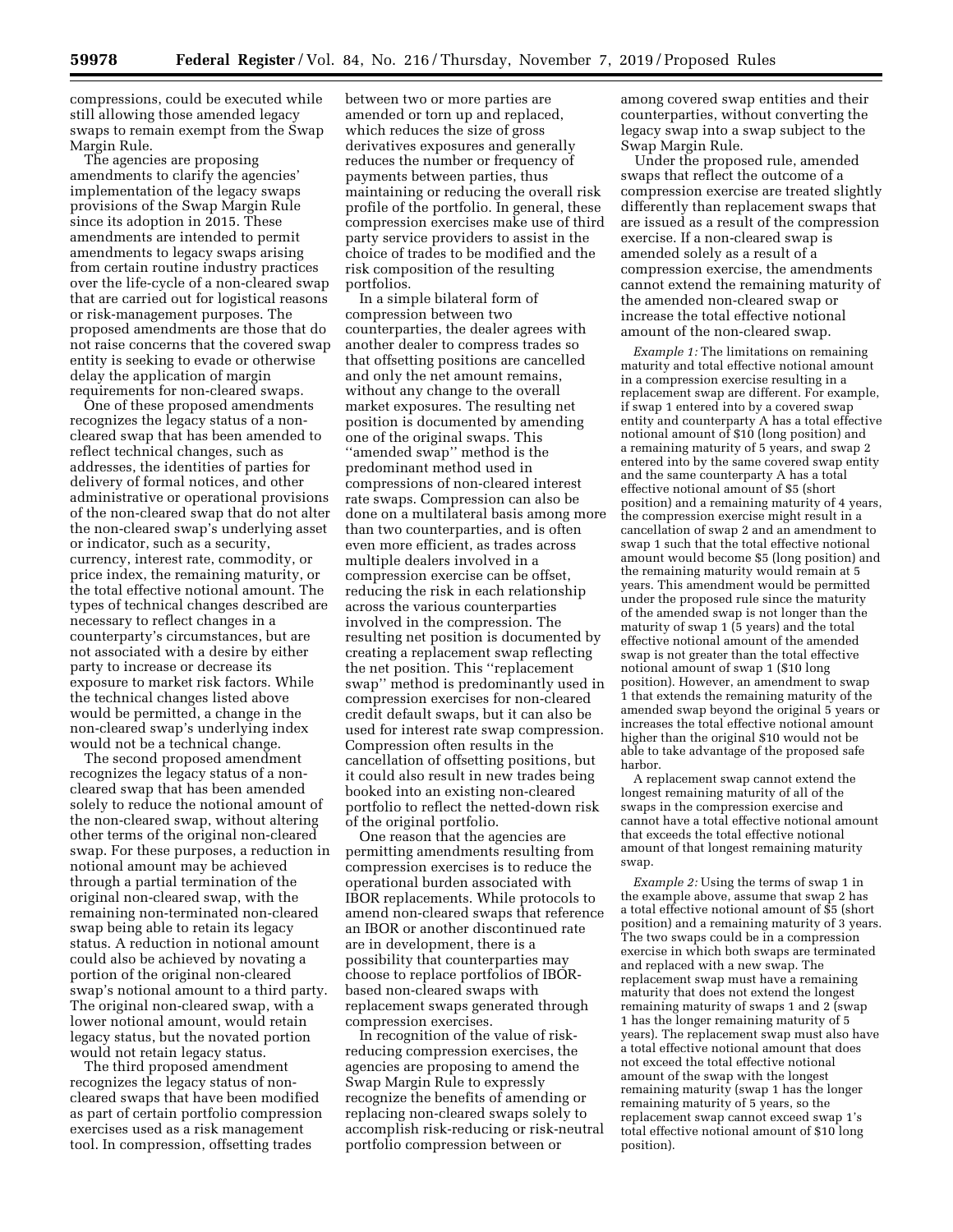*Example 3:* Assume that the following swaps are part of a compression exercise:

| Swap contract No. | Total effective notional amount                |  |
|-------------------|------------------------------------------------|--|
| C<br>3<br>4<br>5  | (lona)<br>(short)<br>(lona<br>(short<br>(short |  |

If a compression exercise terminates all the swaps listed above and replaces them with a new replacement swap, the total effective notional amount of the replacement swap cannot exceed the sum of the total effective notional amounts for all swaps with the same or longer remaining maturity than the replacement swap. Therefore, if one assumes the compression exercise results in a remaining maturity of 3 years for the replacement swap, the replacement swap with a remaining maturity of 3 years could have a maximum total effective notional amount of the sum of the total effective notional amounts of the 5 year swap, the 4 year swap, and the 3 year swap, or  $10 + 4$  $+ 7 = $21.37$  Alternatively, if one assumes the compression exercise results in a remaining maturity of 2 years for the replacement swap, the replacement swap with a remaining maturity of 2 years could have a maximum total effective notional amount of the sum of the total effective notional amounts of the 5 year swap, the 4 year swap, the 3 year swap, and the 2 year swap or  $10 + 4 + 7 + 3 = $24$ .

The agencies are also concerned about clarifying the legacy status of swaptions that are entered into before the applicable compliance date but exercised after that compliance date. As a general matter, a swaption is created when a covered swap entity and its counterparty enter into a derivative transaction granting one party an option to, at a later time, call for the transaction to be converted into a non-cleared swap between the two parties, the terms of which are set out in the derivative contract itself. The agencies believe it is not necessary to propose rule text to address the legacy status of swaptions that become non-cleared swaps once exercised. Although the exchange of payments under the non-cleared swap does not commence until after the applicable compliance date, the terms of that non-cleared swap were established and entered into during the original creation of the swaption contract, which was entered into before the applicable compliance date and therefore the resulting non-cleared swap retains

legacy status. The exercise of the option under the derivative is not an amendment of the contract, but rather a second phase that operationalizes the original contract.

## **VII. Technical Changes**

The proposed rule would delete § .1(e)(7), which includes an amendment relating to the QFC Rules. The text of § .1(e)(7), with slight modifications, would be moved to  $\S$  \_\_ .1(h)(1), so that it would reside in the section of the Swap Margin Rule dedicated to legacy swap amendments. The methods of amendment listed in §\_.1(h) would apply not only to IBOR replacements, but also to any other contractual modifications permitted under  $\S$  .1(h), including amendments relating to the QFC Rules.

#### **VIII. Request for Comments**

#### *A. IBORs*

The agencies request comment on all aspects of the proposed rule as well as on the following specific questions.

(1) The proposed rule permits amendments to non-cleared swaps by method of adherence to a protocol, contractual amendment of an agreement or confirmation, or execution of a new contract in replacement of and immediately upon termination of an existing contract (*i.e.,* tear-up). Should the agencies provide additional clarification in the rule as to types of permissible amendments to better reflect established or emerging industry practices? What specifically should be added or clarified, and why?

(2) Does the proposed rule provide sufficient flexibility regarding contractby-contract, netting set, and compression amendments to the reference rate? What, if any, additional flexibility is needed, and why?

(3) The agencies have listed a number of IBORs as examples of rates that would be permitted to be replaced. To what extent should this list be revised to remove or to include any additional rates, such as the Swap Offer Rate of Singapore?

(4) The relief provided by the proposed rule would apply to the replacement of an IBOR. The agencies are also proposing to allow replacement of other non-IBOR reference rates if the covered swap entity reasonably expects that the rate will be discontinued or reasonably determines has lost its relevance as a reliable benchmark due to a significant impairment. Is there a need to provide relief for replacement of rates under other circumstances? What potential criteria could the agencies impose on non-IBOR interest rate benchmarks in order for such a benchmark to be considered to have lost its relevance as a reliable benchmark due to a significant impairment? If so, please provide a description of the circumstances creating this need and a description of the rates that may need to be replaced, either now or in the future.

(5) The proposed rule anticipates that a reference rate may need to be amended more than once. What types of criteria should the regulation establish for subsequent amendments to reference rates? Please explain how those criteria maintain the robustness of the new reference rate and avoid the problems that plagued LIBOR, such as market manipulation, etc. Should the agencies impose a cap on the number of times a reference rate may be amended and, if so, how should that cap be structured?

(6) The proposed rule does not specify any criteria for a replacement rate, but rather leaves this open to the parties. What types of rates might parties settle on? Should the agencies limit the scope of the replacement rate to specific criteria, such as that the rate must be based on observable, risk-free characteristics? If so, what other criteria might be appropriate, or what specific rates might be appropriate?

(7) The proposed rule intends to be accommodating to accompanying amendments that may be necessary to maintain the relative economics of the non-cleared swap following the replacement of a reference rate. Do the accompanying amendments provide sufficient flexibility to permit the additional modifications that parties plan to make? If not, please explain what changes the agencies should contemplate and why, and explain how

<sup>37</sup>Note, however, that a replacement swap with a total effective notional amount of \$21 would only be acceptable if the result is also risk-neutral or risk-reducing based on the long or short positions of each swap's total effective notional amount. The overall effect of the compression exercise must be either risk-neutral or risk-reducing.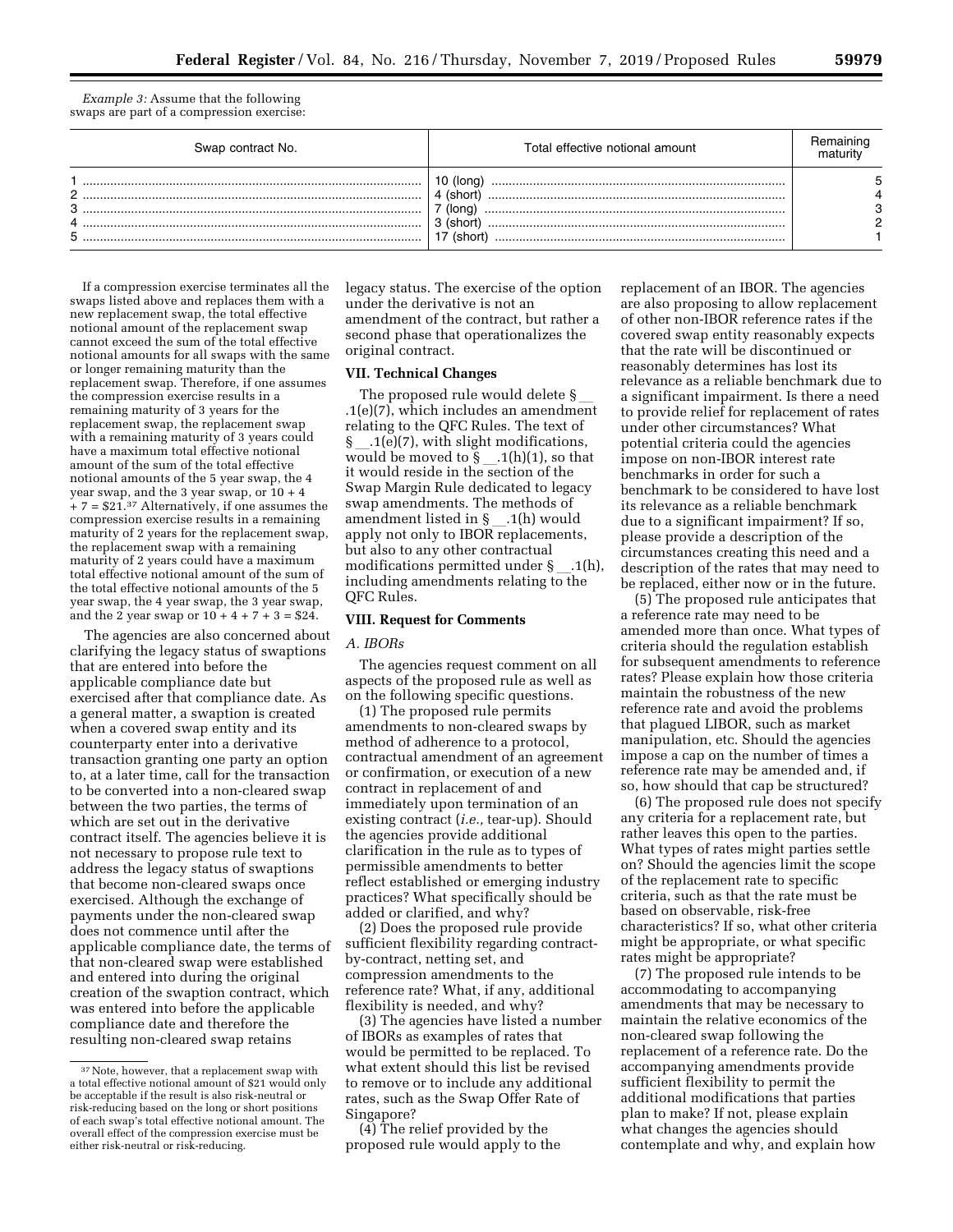they should be permitted under the rule. Alternatively, would the accompanying amendments change the non-cleared swap such that it does not resemble the original legacy contract? If this is a concern, how should the rule address it? For example, should the agencies prohibit an amendment to the currency from being eligible for the safe harbor?

(8) The proposed rule does not specify an end date by which these IBORrelated amendments must be completed. Should the agencies include an end date? Should it be one year, two years, five years, ten years? Are there legacy contracts that would still be in place in ten years such that a ten-year timeframe would be realistic?

(9) As noted above, the agencies propose to permit the replacement of an IBOR in the floating-rate leg of the swap with a new reference rate, and would also permit the fixed-rate leg in a fixedfloating interest rate swap to be modified to maintain the economics of the non-cleared swap. Is this approach appropriate in order for the fixedfloating swap to retain its legacy status, and if not, how should it be modified?

#### *B. Non-Cleared Swaps Between CSEs and an Affiliate*

(1) What, if any, additional conditions or limitations should the agencies impose before allowing a covered swap entity to take advantage of the exemption from initial margin requirements for inter-affiliate swaps? For example, the CFTC imposes certain limitations and conditions on its initial margin exemption for inter-affiliate swaps. Discuss why any additional conditions may be appropriate to ensure the safety and soundness of the covered swap entity.

(2) Should the definitions of "affiliate" and "control" in §\_.11 be revised to match with the definitions of the Board's Regulation W, Regulation Y, Regulation Q, or any other regulations? Why or why not?

## *C. Additional Compliance Date for Initial Margin Requirements*

(1) Does the proposed one-year extension of the final implementation timeline to September 1, 2021 substantially address all implementation challenges? Please explain.

#### *D. Documentation Requirements*

(1) What issues are there, if any, related to how parties document transactions in compliance with the Swap Margin Rule that should be considered by the agencies?

(2) Are there any reasons why covered swap entities would not be able to

reasonably anticipate the point in time at which they will cross the \$50 million initial margin threshold amount such that they can prepare the required documentation in time? Please explain.

#### *E. Portfolio Compression Exercises and Other Amendments*

(1) What are the methods used by covered swap entities to determine whether portfolio compression exercises would meet the requirements set out in the proposal, including not extending the remaining maturity or increasing the total effective notional amounts?

(2) Should the Rule limit compression exercises to mitigating only certain types of risk and if so, which types of risk?

(3) For a replacement swap that results from a compression exercise, should the agencies consider a different method of restricting either the total effective notional amount or the remaining maturity? Would commenters be supportive of an approach that limits the remaining maturity to an ''effective maturity'' calculation based on the total effective notional amounts in the exercise? For example, swap 1 has a notional amount of 10 and 3 years remaining maturity and swap 2 has a notional amount of 8 and 5 years remaining maturity. Under the ''effective maturity'' calculation, the replacement swap could not exceed an effective maturity of 3 years and 10 months, calculated as  $(3*10+5*8)$ / (10+8). The replacement swap with a 3 year and 10 month maturity would also not be able to exceed a total effective notional amount of 18 (10+8).

(4) How should the Rule be more specific about technical amendments that are permitted? How can the Rule better explain that amending a swap's underlying asset or indicator, such as a security, currency, interest rate, commodity, or price index, is not a technical amendment?

#### **IX. Administrative Law Matters**

#### *A. Solicitation of Comments on Use of Plain Language*

Section 722 of the Gramm-Leach-Bliley Act 38 requires the OCC, Board, and FDIC to use plain language in all proposed and final rules published after January 1, 2000. The OCC, Board, and FDIC have sought to present the proposed rule in a simple and straightforward manner and invite comments on whether the proposal is clearly stated and effectively organized,

and how to make this proposal easier to understand. For example:

• Have we organized the material to suit your needs? If not, how could this material be better organized?

• Are the requirements in the proposed rule clearly stated? If not, how could the proposed rule be more clearly stated?

• Does the proposed rule contain language or jargon that is not clear? If so, which language requires clarification?

• Would a different format (grouping) and order of sections, use of headings, paragraphing) make the proposed rule easier to understand? If so, what changes to the format would make the proposed rule easier to understand?

• What else could we do to make the proposed rule easier to understand?

#### *B. Paperwork Reduction Act Analysis*

Certain provisions of the proposed rulemaking contain ''collection of information'' requirements within the meaning of the Paperwork Reduction Act (PRA) of 1995 (44 U.S.C. 3501– 3521). In accordance with the requirements of the PRA, the agencies may not conduct or sponsor, and a respondent is not required to respond to, an information collection unless it displays a currently valid Office of Management and Budget (OMB) control number.

The agencies reviewed the proposed rulemaking and determined that it revises certain recordkeeping requirements that have been previously cleared under various OMB control numbers. In order to be consistent across the agencies, the agencies are also applying a conforming methodology for calculating the burden estimates. The agencies are proposing to extend for three years, with revision, these information collections. The OCC and FDIC have submitted to OMB for review under section 3507(d) of the PRA (44 U.S.C. 3507(d)) and section 1320.11 of the OMB's implementing regulations (5 CFR 1320). The Board has reviewed the information collection under its delegated authority. The OMB control numbers are 1557–0251 (OCC), 3064– 0204 (FDIC), and 7100–0364 (Board). The FCA has determined the notice of proposed rulemaking has no PRA implications because Farm Credit System institutions are Federally chartered instrumentalities of the United States and instrumentalities of the United States are specifically excepted from the definition of ''collection of information'' contained in 44 U.S.C. 3502(3). The FHFA has determined that the notice of proposed rulemaking does not contain any

<sup>38</sup>Public Law 106–102, 113 Stat. 1338, 1471 (codified at 12 U.S.C. 4809).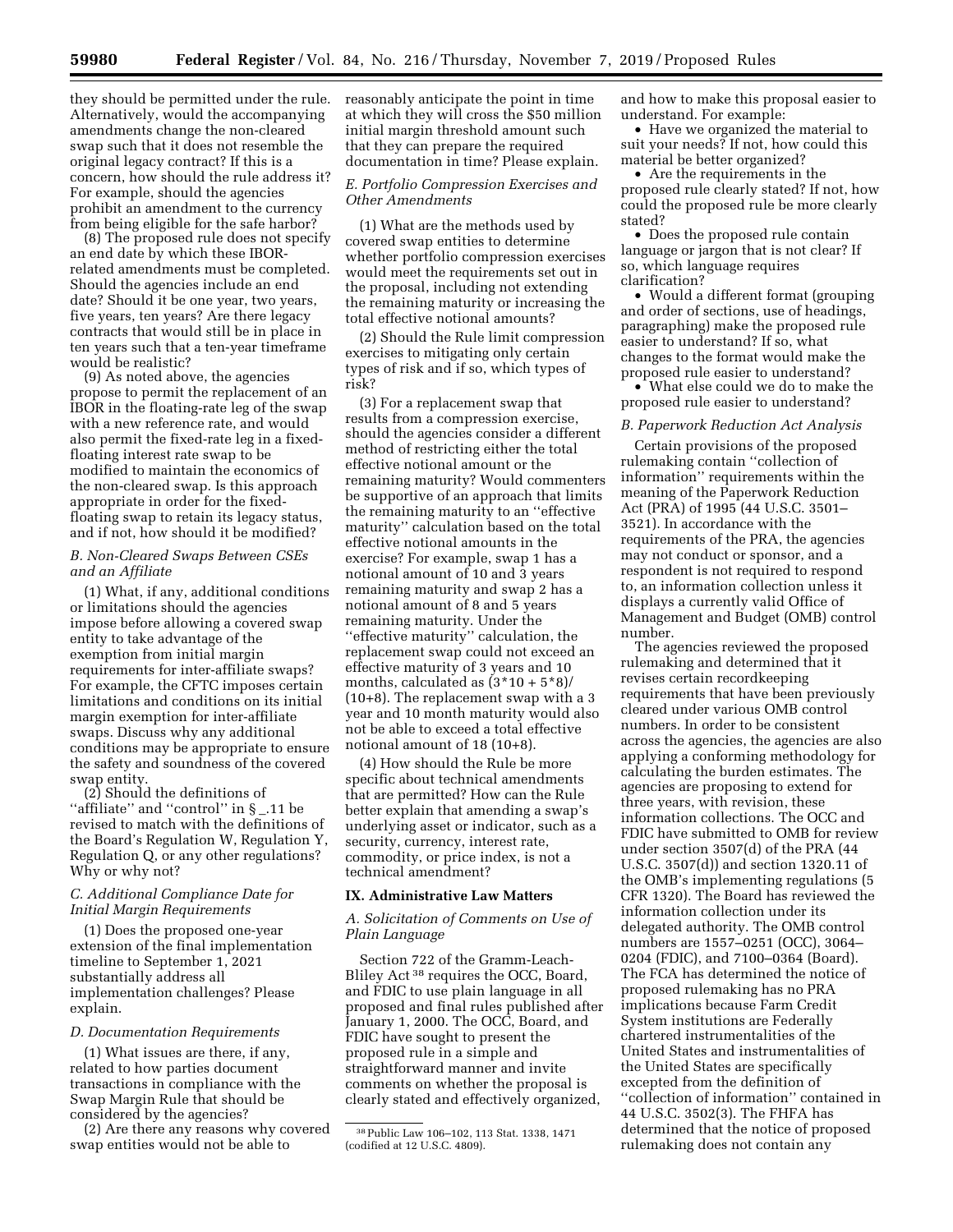collection of information for which the agency must obtain clearance under the PRA.

Comments are invited on:

a. Whether the collections of information are necessary for the proper performance of the agencies' functions, including whether the information has practical utility;

b. The accuracy or the estimate of the burden of the information collections, including the validity of the methodology and assumptions used;

c. Ways to enhance the quality, utility, and clarity of the information to be collected;

d. Ways to minimize the burden of the information collections on respondents, including through the use of automated collection techniques or other forms of information technology; and

e. Estimates of capital or startup costs and costs of operation, maintenance, and purchase of services to provide information.

All comments will become a matter of public record. Comments on aspects of this notice that may affect reporting, recordkeeping, or disclosure requirements and burden estimates should be sent to the addresses listed in the **ADDRESSES** section of this document. A copy of the comments may also be submitted to the OMB desk officer by mail to U.S. Office of Management and Budget, 725 17th Street NW, #10235, Washington, DC 20503; facsimile to (202) 395–6974; or email to *[oira](mailto:oira_submission@omb.eop.gov)*\_ *[submission@omb.eop.gov,](mailto:oira_submission@omb.eop.gov)* Attention, Federal Banking Agency Desk Officer.

#### Current Actions

The proposed rulemaking removes the recordkeeping requirement in section

l.11(b) that a covered swap entity shall calculate the amount of initial margin that would be required to be posted to an affiliate that is a financial end user with material swaps exposure pursuant to section \_.3(b) and provide documentation of such amount to each affiliate on a daily basis.

Proposed Revision, With Extension, of the Following Information Collections

*Title of Information Collection:*  Reporting and Recordkeeping Requirements Associated with Swaps Margin and Swaps Push-Out.

*Frequency:* Annual and event generated.

*Affected Public:* Businesses or other for-profit.

*Estimated average hours per response:* 

## Reporting

Section \_.1(d)—1 hour (on average of 1,000 times per year).

Sections  $\overline{0.8(c)}$  and  $\overline{0.8(d)}$  –240 hours.

Section  $-0.8(f)(3)$ —50 hours. Section \_.9(e)—10 hours (on average of 3 times per year).

Sections 237.22(a)(1) and 237.22(e) (*Board only*)—7 hours.

#### Recordkeeping

Sections \_.2 (definition of ''eligible master netting agreement," item 4),

237.8(g), and 237.10—5 hours. Section  $-.5(c)(2)(i)$ —4 hours. Section \_.7(c)—100 hours. Sections \_.8(e) and 237.8(f)—40

Section \_.8(h)—20 hours.

#### Disclosure

Section \_.1(h)—1 hour.

#### OCC

hours.

*Respondents:* Any national bank or a subsidiary thereof, Federal savings association or a subsidiary thereof, or Federal branch or agency of a foreign bank that is registered as a swap dealer, major swap participant, security-based swap dealer, or major security-based swap participant.

*Estimated number of respondents:* 10. *Proposed revisions only estimated annual burden:* –2,500 hours.

*Total estimated annual burden:*  14,900 hours.

#### Board

*Respondents:* Any state member bank (as defined in 12 CFR 208.2(g)), bank holding company (as defined in 12 U.S.C. 1841), savings and loan holding company (as defined in 12 U.S.C. 1467a), foreign banking organization (as defined in 12 CFR 211.21(o)), foreign bank that does not operate an insured branch, state branch or state agency of a foreign bank (as defined in 12 U.S.C. 3101(b)(11) and (12)), or Edge or agreement corporation (as defined in 12 CFR 211.1(c)(2) and (3)) that is registered as a swap dealer, major swap participant, security-based swap dealer, or major security-based swap participant.

*Estimated number of respondents:* 41. *Proposed revisions only estimated annual burden:* –10,209 hours.

*Total estimated annual burden:* 

61,104 hours.

#### FDIC

*FDIC:* Any FDIC-insured statechartered bank that is not a member of the Federal Reserve System or FDICinsured state-chartered savings association that is registered as a swap dealer, major swap participant, securitybased swap dealer, or major securitybased swap participant.

*Estimated number of respondents:*  1.39

*Proposed revisions only estimated annual burden:* –249 hours.

*Total estimated annual burden:* 1,490 hours.

#### *C. Regulatory Flexibility Act Analysis*

*OCC:* In general, the Regulatory Flexibility Act (RFA) (5 U.S.C. 601 *et seq.*) requires that in connection with a rulemaking, an agency prepare and make available for public comment a regulatory flexibility analysis that describes the impact of the rule on small entities. Under section 605(b) of the RFA, this analysis is not required if an agency certifies that the rule will not have a significant economic impact on a substantial number of small entities and publishes its certification and a brief explanatory statement in the **Federal Register** along with its rule.

As part of our analysis, we consider whether, pursuant to the RFA, the proposed rule would have a significant economic impact on a substantial number of small entities. The OCC currently supervises approximately 782 small entities.40 Among these 782 small entities, 44 could be affected by the proposed rule if one or more of these small entities are a party to a financial contract with a covered swap entity. Because we believe banks will incur *de minimis* costs, if any, to comply with the proposed rule, we conclude that the proposed rule, if implemented, would not have a significant economic impact on a substantial number of small entities.<sup>41</sup>

*Board:* The Regulatory Flexibility Act, 5 U.S.C. 601 *et seq.* (RFA), generally requires that an agency prepare and make available for public comment an initial regulatory flexibility analysis in connection with a notice of proposed

40We base our estimate of the number of small entities on the Small Business Administration's (SBA's) size thresholds for commercial banks and savings institutions, and trust companies, which are \$600 million and \$41.5 million, respectively. Consistent with the General Principles of Affiliation, 13 CFR 121.103(a), we count the assets of affiliated financial institutions when determining if we should classify an OCC-supervised institution as a small entity. We use December 31, 2018, to determine size because a ''financial institution's assets are determined by averaging the assets reported on its four quarterly financial statements for the preceding year.'' *See* footnote 8 of the SBA's Table of Size Standards.

41As one way of determining whether any of the small entities is a covered swap entity, the OCC reviewed the CFTC's listing of registered swap dealers at *[http://www.cftc.gov/LawRegulation/](http://www.cftc.gov/LawRegulation/DoddFrankAct/registerswapdealer) [DoddFrankAct/registerswapdealer](http://www.cftc.gov/LawRegulation/DoddFrankAct/registerswapdealer)*. The SEC has not yet imposed a registration requirement on entities that meet the definition of security-based swap dealer or major security-based swap participant.

 $^{\rm 39}\rm{The}$  FDIC estimates zero entities, but is estimating one here as a placeholder.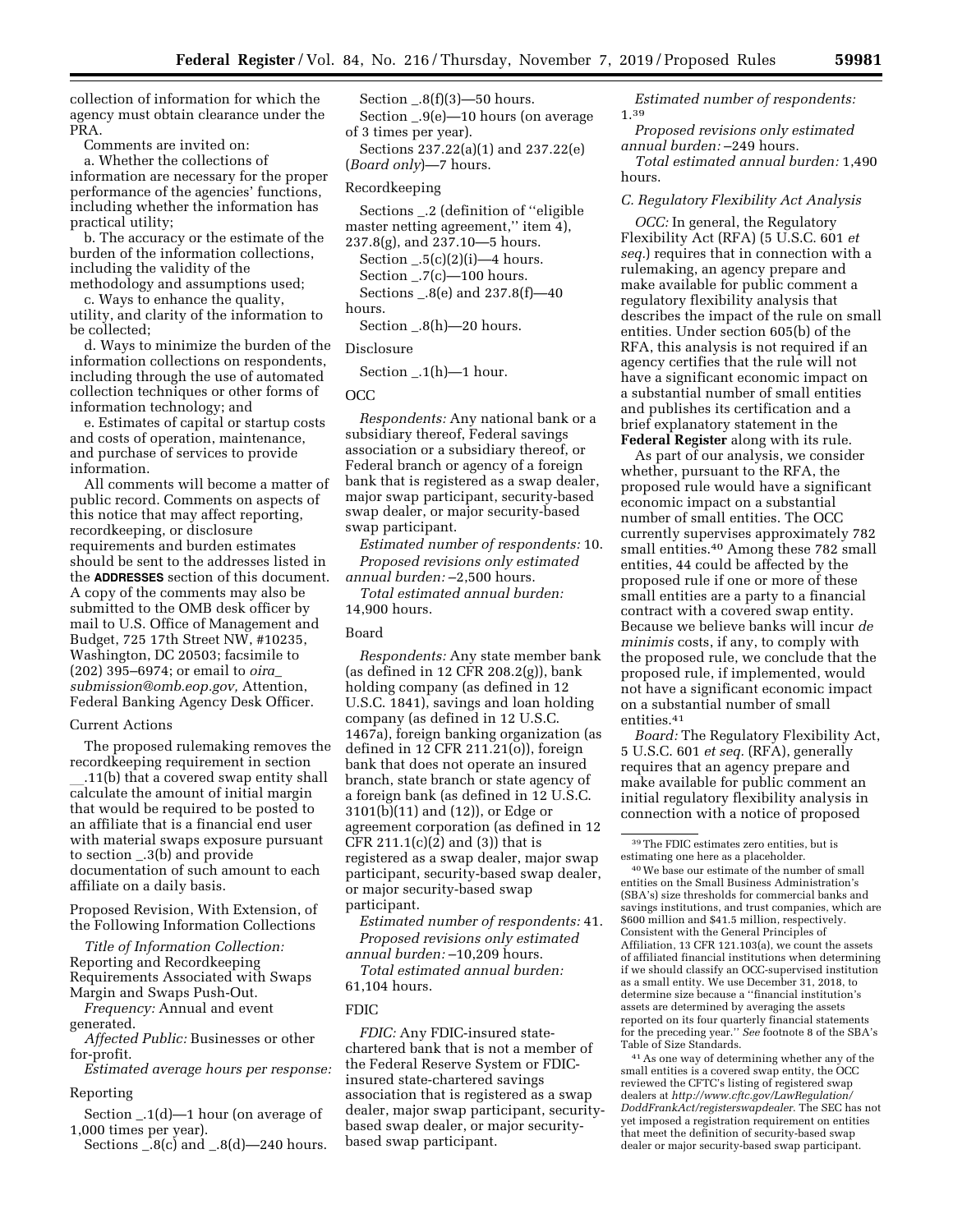rulemaking or certify that the proposed rule will not have a significant economic impact on a substantial number of small entities.42 The Board welcomes comment on all aspects of the initial regulatory flexibility analysis. A final regulatory flexibility analysis will be conducted after consideration of comments received during the public comment period.

As described above, the proposed rule would (i) permit legacy swaps to retain their legacy status in the event that they are amended to replace an IBOR or other discontinued rate, (ii) repeal the interaffiliate initial margin provisions, introduce an additional compliance date for initial margin requirements, (iii) introduce an additional compliance date for initial margin requirements, (iv) clarify the point in time at which trading documentation must be in place, (v) permit legacy swaps to retain their legacy status in the event that they are amended due to technical amendments, notional reductions, or portfolio compression exercises, and (vi) make technical changes to relocate the provision addressing amendments to legacy swaps that are made to comply with the QFC Rules.

This proposed rule applies to financial institutions that are covered swap entities that are subject to the requirements of the Swap Margin Rule. Under SBA regulations, the finance and insurance sector includes commercial banking, savings institutions, credit unions, other depository credit intermediation and credit card issuing entities (financial institutions). With respect to financial institutions that are covered swap entities under the Swap Margin Rule, a financial institution generally is considered small if it has assets of \$600 million or less.43 Covered swap entities would be considered financial institutions for purposes of the RFA in accordance with SBA regulations. The Board does not expect that any covered swap entity is likely to be a small financial institution, because a small financial institution is unlikely to engage in the level of swap activity that would require it to register as a swap dealer or a major swap participant with the CFTC or a security-based swap dealer or security-based major swap participant with the U.S. Securities and

Exchange Commission (SEC).44 None of the current Board-regulated covered swap entities are small entities.

The Board does not believe the proposed rule will result in any new reporting, recordkeeping or other compliance requirements. In light of the foregoing, the Board does not believe that this proposed rule would have a significant economic impact on a substantial number of small entities and therefore there are no significant alternatives to the proposed rule that would reduce the impact on small entities

*FDIC:* The RFA generally requires that, in connection with a proposed rulemaking, an agency prepare and make available for public comment an initial regulatory flexibility analysis describing the impact of the proposed rule on small entities. However, a regulatory flexibility analysis is not required if the agency certifies that the proposed rule will not have a significant economic impact on a substantial number of small entities. The SBA has defined ''small entities'' to include banking organizations with total assets of less than or equal to \$600 million that are independently owned and operated or owned by a holding company with less than or equal to \$600 million in total assets.45 Generally, the FDIC considers a significant effect to be a quantified effect in excess of 5 percent of total annual salaries and benefits per institution, or 2.5 percent of total noninterest expenses. The FDIC believes that effects in excess of these thresholds typically represent significant effects for FDIC-supervised institutions. For the reasons described below, the FDIC certifies pursuant to section 605(b) of the RFA that the proposed rule will not have a significant economic impact on a substantial number of small entities. According to data from recent

Consolidated Reports of Income and

45The SBA defines a small banking organization as having \$600 million or less in assets, where an organization's ''assets are determined by averaging the assets reported on its four quarterly financial statements for the preceding year.'' *See* 13 CFR 121.201 (as amended by 84 FR 34261, effective August 19, 2019). In its determination, the ''SBA counts the receipts, employees, or other measure of size of the concern whose size is at issue and all of its domestic and foreign affiliates.'' *See* 13 CFR 121.103. Following these regulations, the FDIC uses a covered entity's affiliated and acquired assets, averaged over the preceding four quarters, to determine whether the covered entity is ''small'' for the purposes of RFA.

Condition (Call Report),46 the FDIC supervised 3,465 institutions. Of those, 2,705 are considered ''small,'' according to the terms of the RFA. As discussed previously, the proposed rule directly applies to covered swap entities (which includes persons registered with the CFTC as swap dealers or major swap participants pursuant to the Commodity Exchange Act of 1936 and persons registered with the SEC as securitybased swap dealers and major securitybased swap participants under the Securities Exchange Act of 1934) that are subject to the requirements of the Swap Margin Rule. The FDIC has identified 105 swap dealers and major swap participants that, as of May 22, 2019, have registered as swap entities.47 None of these institutions are supervised by the FDIC.

As an amendment to the Swap Margin Rule, the proposed rule also affects counterparties to swaps entered into by covered swap entities. However, the Terrorism Risk Insurance Program Reauthorization Act of 2015 excludes non-cleared swaps entered into for hedging purposes by a financial institution with total assets of \$10 billion or less from the requirements of the Swap Margin Rule. Given this exclusion, a non-cleared swap between a covered swap entity and a small FDICsupervised entity that is used to hedge a commercial risk of the small entity will not be subject to the Swap Margin Rule. The FDIC believes that it is unlikely that any small entity it supervises will engage in non-cleared swaps for purposes other than hedging.

Given that no FDIC-supervised small entities are covered swap entities and that it is unlikely that FDIC-supervised small entities enter into non-cleared swaps for purposes other than hedging, this proposed rule is not expected to have a significant economic impact on

<sup>42</sup>*See* 5 U.S.C. 603(a).

<sup>43</sup>*See* 13 CFR 121.201 (effective December 2, 2014, as amended by 84 FR 34261, effective August 19, 2019); *see also* 13 CFR 121.103(a)(6) (noting factors that the SBA considers in determining whether an entity qualifies as a small business, including receipts, employees, and other measures of its domestic and foreign affiliates).

<sup>44</sup>The CFTC has published a list of provisionally registered swap dealers as of October 17, 2017 that does not include any small financial institutions. *See [http://www.cftc.gov/LawRegulation/](http://www.cftc.gov/LawRegulation/DoddFrankAct/registerswapdealer)  [DoddFrankAct/registerswapdealer](http://www.cftc.gov/LawRegulation/DoddFrankAct/registerswapdealer)*. The SEC has not yet imposed a registration requirement on entities that meet the definition of security-based swap dealer or major security-based swap participant.

<sup>46</sup>FDIC Call Report, March 31, 2019.

<sup>47</sup>While the SEC had adopted a regulation that would require registration of security-based swap dealers and major security-based swap participants, as of June 28, 2019, there was no date established as the compliance date and no SEC-published list of any such entities that so registered (*see* 84 FR 4906 at 4925). Accordingly, no security-based swap dealers and no major security-based swap participants have been identified as swap entities by the FDIC. In identifying the 105 institutions referred to in the text, the FDIC used the list of swap dealers set forth, on June 28, 2019 (providing data as of May 22, 2019) at *[https://www.cftc.gov/](https://www.cftc.gov/LawRegulation/DoddFrankAct/registerswapdealer.html)  [LawRegulation/DoddFrankAct/](https://www.cftc.gov/LawRegulation/DoddFrankAct/registerswapdealer.html)  [registerswapdealer.html](https://www.cftc.gov/LawRegulation/DoddFrankAct/registerswapdealer.html)*. Major swap participants, among others, are required to apply for registration through a filing with the National Futures Association. Accordingly, the FDIC reviewed the National Futures Association *[https://](https://www.nfa.futures.org/members/sd/index.html) [www.nfa.futures.org/members/sd/index.html](https://www.nfa.futures.org/members/sd/index.html)* to determine whether there were registered major swap participants. As of June 21, 2019, there were no major swap participants listed on this link.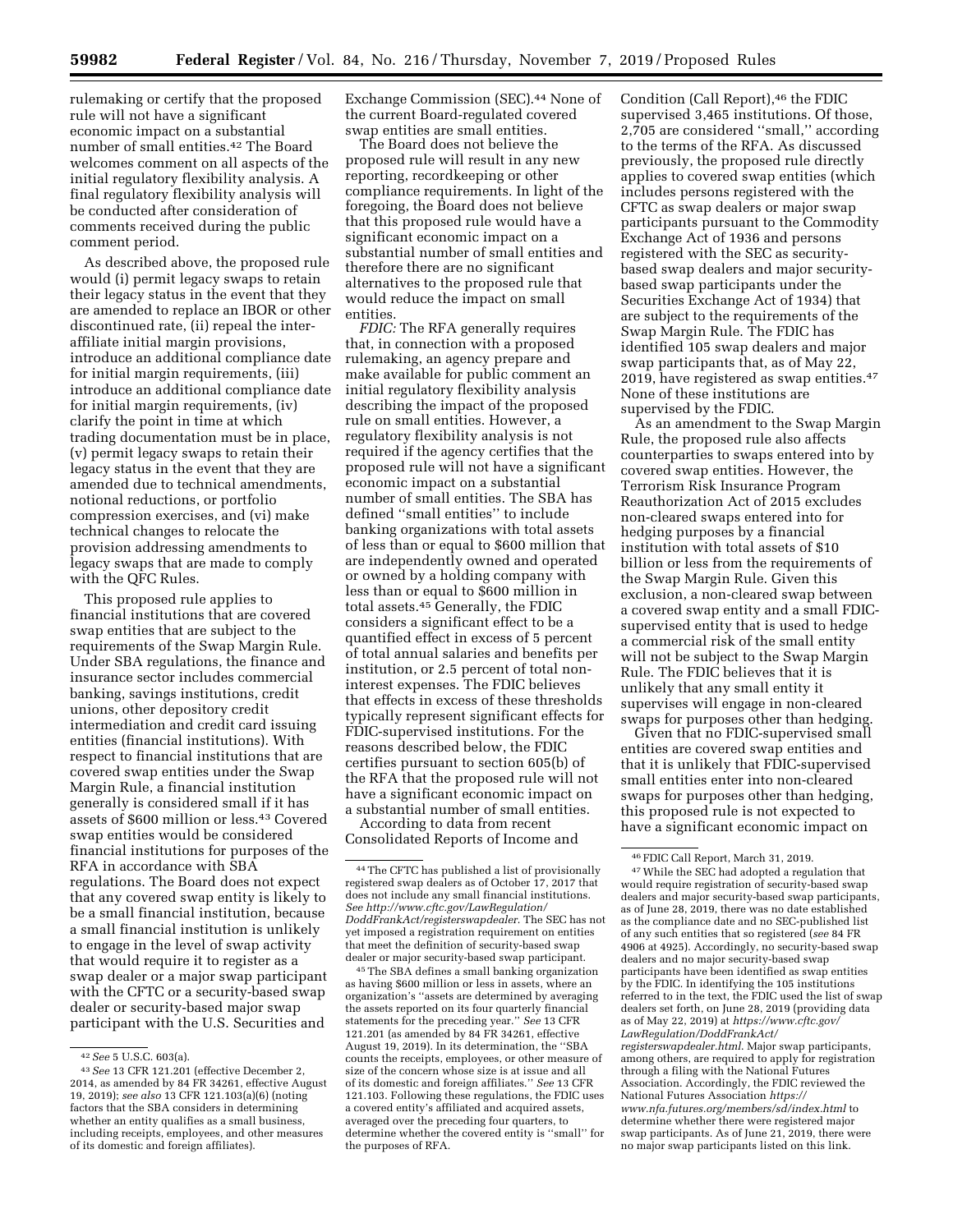a substantial number of small entities supervised by the FDIC. For these reasons, the FDIC certifies that the proposed rule will not have a significant economic impact on a substantial number of small entities, within the meaning of those terms as used in the RFA. Accordingly, a regulatory flexibility analysis is not required.

The FDIC invites comments on all aspects of the supporting information provided in this section, and in particular, whether the proposed rule would have any significant effects on small entities that the FDIC has not identified.

*FCA:* Pursuant to section 605(b) of the Regulatory Flexibility Act (5 U.S.C. 601 *et seq.*), FCA hereby certifies that the proposed rule will not have a significant economic impact on a substantial number of small entities. Each of the banks in the Farm Credit System, considered together with its affiliated associations, has assets and annual income in excess of the amounts that would qualify them as small entities; nor does the Federal Agricultural Mortgage Corporation meet the definition of ''small entity.'' Therefore, Farm Credit System institutions are not ''small entities'' as defined in the Regulatory Flexibility Act.

*FHFA:* The Regulatory Flexibility Act (5 U.S.C. 601 *et seq.*) requires that a regulation that has a significant economic impact on a substantial number of small entities, small businesses, or small organizations must include an initial regulatory flexibility analysis describing the regulation's impact on small entities. FHFA need not undertake such an analysis if the agency has certified the regulation will not have a significant economic impact on a substantial number of small entities. 5 U.S.C. 605(b). FHFA has considered the impact of the proposed rule under the Regulatory Flexibility Act, and certifies that the proposed rule does not have a significant economic impact on a substantial number of small entities because the proposed rule is applicable only to FHFA's regulated entities, which are not small entities for purposes of the Regulatory Flexibility Act.

*D. Unfunded Mandates Reform Act of 1995* 

Section 202 of the Unfunded Mandates Reform Act of 1995 (Unfunded Mandates Act) (2 U.S.C. 1532) requires that the OCC prepare a budgetary impact statement before promulgating a rule that includes any Federal mandate that may result in the expenditure by State, local, and Tribal governments, in the aggregate, or by the private sector, of \$100 million or more

(adjusted annually for inflation, currently \$154 million) in any one year. If a budgetary impact statement is required, section 205 of the Unfunded Mandates Act also requires the OCC to identify and consider a reasonable number of regulatory alternatives before promulgating a rule.

The OCC analyzed the amendments proposed in this notice of proposed rulemaking, and has determined that they would not result in expenditures by State, local, and Tribal governments, in the aggregate, or by the private sector, of \$154 million in any one year. Accordingly, the OCC has not prepared a written statement under sections 202 and 205.

# *E. Riegle Community Development and Regulatory Improvement Act of 1994*

Pursuant to section 302(a) of the Riegle Community Development and Regulatory Improvement Act of 1994 (RCDRIA), in determining the effective date and administrative compliance requirements for new regulations that impose additional reporting, disclosure, or other requirements on insured depository institutions, each Federal banking agency must consider, consistent with principles of safety and soundness and the public interest, any administrative burdens that such regulations would place on depository institutions, including small depository institutions, and customers of depository institutions, as well as the benefits of such regulations.48 In addition, section 302(b) of RCDRIA requires new regulations and amendments to regulations that impose additional reporting, disclosures, or other new requirements on insured depository institutions generally to take effect on the first day of a calendar quarter that begins on or after the date on which the regulations are published in final form.49 Each Federal banking agency has determined that the proposed rule would not impose additional reporting, disclosure, or other requirements; therefore the requirements of the RCDRIA do not apply. However, the agencies note that comments on these matters have been solicited in other sections of this Supplementary Information section, and that the requirements of RCDRIA will be considered as part of the overall rulemaking process. In addition, the agencies also invite any other comments that will further inform the agencies' consideration of RCDRIA.

# **List of Subjects**

#### *12 CFR Part 45*

Administrative practice and procedure, Capital, Margin requirements, National Banks, Federal Savings Associations, Reporting and recordkeeping requirements, Risk.

# *12 CFR Part 237*

Administrative practice and procedure, Banks, banking, Foreign banking, Holding companies, Reporting and recordkeeping requirements, Swaps.

#### *12 CFR Part 349*

Administrative practice and procedure, Banks, banking, Holding companies, Capital, Margin Requirements, Reporting and recordkeeping requirements, Savings associations, Risk, Swaps.

#### *12 CFR Part 624*

Accounting, Agriculture, Banks, Banking, Capital, Cooperatives, Credit, Margin requirements, Reporting and recordkeeping requirements, Risk, Rural areas, Swaps.

#### *12 CFR Part 1221*

Government-sponsored enterprises, Mortgages, Securities.

#### **DEPARTMENT OF THE TREASURY**

# **Office of the Comptroller of the Currency**

# **12 CFR Chapter I**

#### **Authority and Issuance**

For the reasons set forth in the common preamble and under the authority of 12 U.S.C. 93a and 5412(b)(2)(B), the Office of the Comptroller of the Currency proposes to amend part 45 of Title 12, Code of Federal Regulations, as follows:

#### **PART 45—MARGIN AND CAPITAL REQUIREMENTS FOR COVERED SWAP ENTITIES**

■ 1. The authority citation for part 45 continues to read as follows:

**Authority:** 7 U.S.C. 6s(e), 12 U.S.C. 1 *et seq.,* 12 U.S.C. 93a, 161, 481, 1818, 3907, 3909, 5412(b)(2)(B), and 15 U.S.C. 78o–10(e).

■ 2. Section 45.1 is amended by:

 $\blacksquare$  a. Revising paragraphs (e)(6), (e)(7),

(h) introductory text, and (h)(1); and ■ b. Adding paragraphs (h)(3) through (h)(5).

The revisions and additions read as follows:

**§ 45.1 Authority, purpose, scope, exemptions and compliance dates.** 

\* \* \* \* \*

<sup>48</sup> 12 U.S.C. 4802(a).

<sup>49</sup> 12 U.S.C. 4802.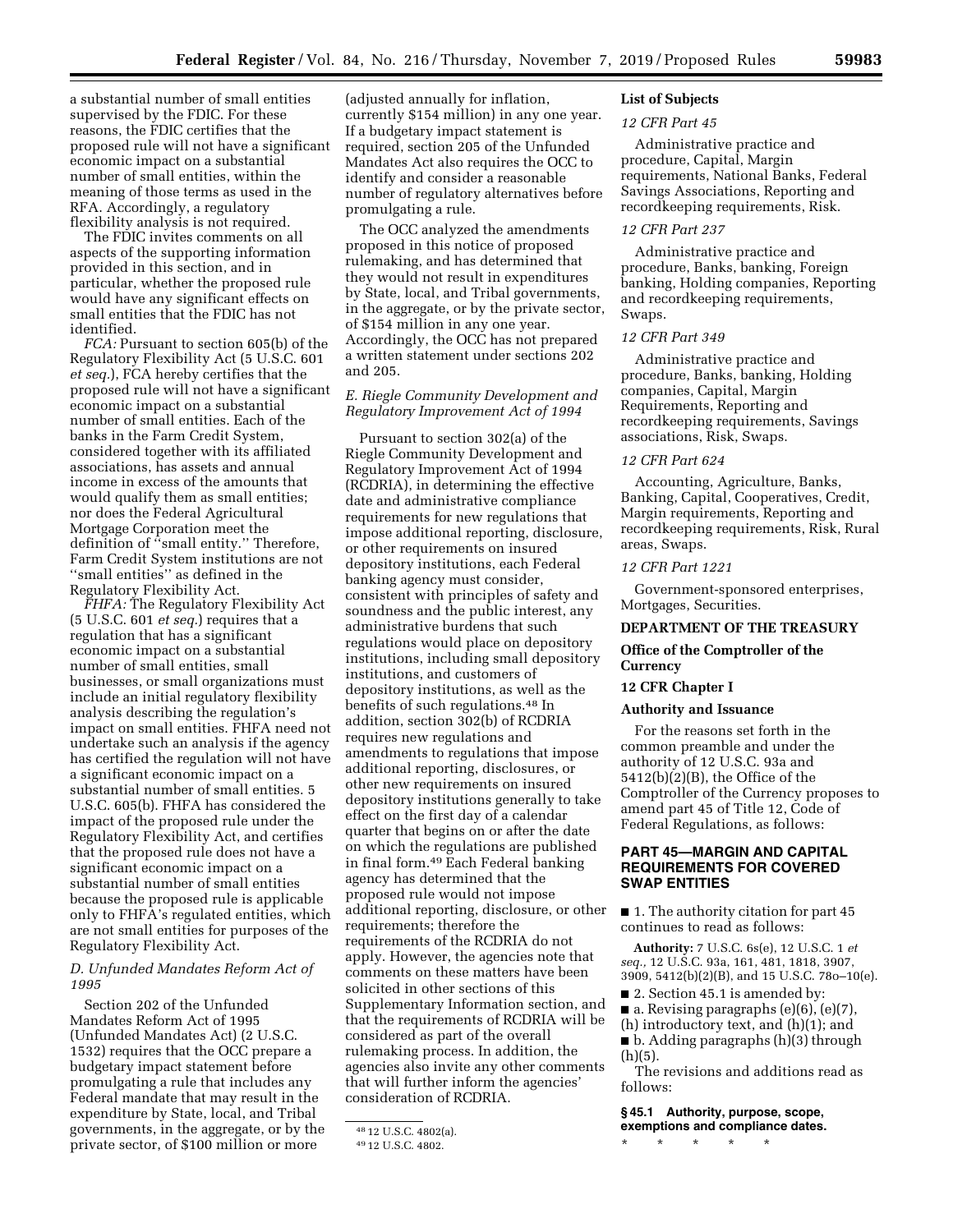(e) *Compliance dates.* \* \* \* \* \* \* \* \*

(6) September 1, 2020 with respect to requirements in § 45.3 for initial margin for any non-cleared swaps and noncleared security-based swaps, where both:

(i) The covered swap entity combined with all its affiliates; and

(ii) Its counterparty combined with all its affiliates, have an average daily aggregate notional amount of noncleared swaps, foreign exchange forwards and foreign exchange swaps for March, April and May 2020 that exceeds \$50 billion, where such amounts are calculated only for business days; and

(iii) In calculating the amounts in paragraphs (e)(6)(i) and (ii) of this section, an entity shall count the average daily aggregate notional amount of a non-cleared swap, a non-cleared security-based swap, a foreign exchange forward or a foreign exchange swap between the entity and an affiliate only one time, and shall not count a swap or security-based swap that is exempt pursuant to paragraph (d) of this section.

(7) September 1, 2021 with respect to requirements in § 45.3 for initial margin for any other covered swap entity with respect to non-cleared swaps and noncleared security-based swaps entered into with any other counterparty.

\* \* \* \* \*

(h) *Legacy swaps.* Covered swaps entities are required to comply with the requirements of this part for non-cleared swaps and non-cleared security-based swaps entered into on or after the relevant compliance dates for variation margin and for initial margin established in paragraph (e) of this section. Any non-cleared swap or noncleared security-based swap entered into before such relevant date shall remain outside the scope of this part if amendments are made to the noncleared swap or non-cleared securitybased swap by method of adherence to a protocol, contractual amendment of an agreement or confirmation, or execution of a new contract in replacement of and immediately upon termination of an existing contract, as follows:

(1) Amendments to the non-cleared swap or non-cleared security-based swap solely to comply with the requirements of part 47, subpart I of part 252 or part 382 of title 12, as applicable; \* \* \* \* \*

(3)(i) Amendments to the non-cleared swap or non-cleared security-based swap that are made solely to accommodate the replacement of:

(A) An interbank offered rate (IBOR) including, but not limited to, the London Interbank Offered Rate (LIBOR), the Tokyo Interbank Offered Rate (TIBOR), the Bank Bill Swap Rate (BBSW), the Singapore Interbank Offered Rate (SIBOR), the Canadian Dollar Offered Rate (CDOR), Euro Interbank Offered Rate (EURIBOR), and the Hong Kong Interbank Offered Rate (HIBOR);

(B) Any other interest rate that a covered swap entity reasonably expects to be discontinued or reasonably determines has lost its relevance as a reliable benchmark due to a significant impairment; or

(C) Any other interest rate that succeeds a rate referenced in paragraph  $(h)(3)(i)(A)$  or  $(h)(3)(i)(B)$  of this section. An amendment made under this paragraph (h)(3)(i)(C) could be one of multiple amendments made under this paragraph (h)(3)(i)(C). For example, an amendment could replace an IBOR with a temporary interest rate and later replace the temporary interest rate with a permanent interest rate.

(ii) Amendments to accommodate replacement of a rate described in paragraph (h)(3)(i) may also incorporate spreads or other adjustments to the replacement rate and make other necessary technical changes to operationalize the determination of payments or other exchanges of economic value using the replacement rate, including changes to determination dates, calculation agents, and payment dates, so long as the changes do not extend the maturity or increase the total effective notional amount of the noncleared swap or non-cleared securitybased swap.

(4) The non-cleared swap or noncleared security-based swap was amended or replaced solely to reduce risk or remain risk-neutral through portfolio compression between or among covered swap entities and their counterparties as long as:

(i) A non-cleared swap or non-cleared security-based swap that is amended to reflect the outcome of the compression exercise does not:

(A) Extend the remaining maturity; or (B) Increase the total effective notional amount of that swap; or

(ii) A non-cleared swap or noncleared security-based swap that is entered into as a replacement to reflect the outcome of the compression exercise does not:

(A) Exceed the sum of the total effective notional amounts of all of the swaps that were submitted to the compression exercise that had the same or longer remaining maturity as the replacement swap; or

(B) Exceed the longest remaining maturity of all the swaps submitted to the compression exercise.

(5) The non-cleared swap or noncleared security-based swap was amended solely for one of the following reasons:

(i) To reflect technical changes, such as addresses, identities of parties for delivery of formal notices, and other administrative or operational provisions as long as they do not alter the noncleared swap's or non-cleared securitybased swap's underlying asset or indicator, the remaining maturity, or the total effective notional amount; or

(ii) To reduce the notional amount, so long as:

(A) All payment obligations attached to the total effective notional amount being eliminated as a result of the amendment are fully terminated; or

(B) All payment obligations attached to the total effective notional amount being eliminated as a result of the amendment are fully novated to a third party, who complies with applicable margin rules for the novated portion upon the transfer.

 $\blacksquare$  3. Amend § 45.10 by revising paragraph (a) to read as follows:

#### **§ 45.10 Documentation of margin matters.**

\* \* \* \* \* (a) Provides the covered swap entity and its counterparty with the contractual right to collect and post initial margin and variation margin in such amounts, in such form, and under such circumstances as are required by this subpart, and at such time as initial margin or variation margin is required to be collected or posted under § 45.3 or § 45.4, as applicable; and \* \* \* \* \*

■ 4. Section 45.11 is revised to read as follows:

#### **§ 45.11 Initial margin exemption for affiliates.**

(a) The requirement for a covered swap entity to collect or post initial margin under § 45.3 does not apply with respect to any non-cleared swap or noncleared security-based swap with a counterparty that is an affiliate.

(b) For purposes of this section, *an affiliate* means:

(1) An affiliate as defined in § 45.2; and

(2) Any company that controls, is controlled by, or is under common control with the covered swap entity through the direct or indirect exercise of controlling influence over the management or policies of the controlled company.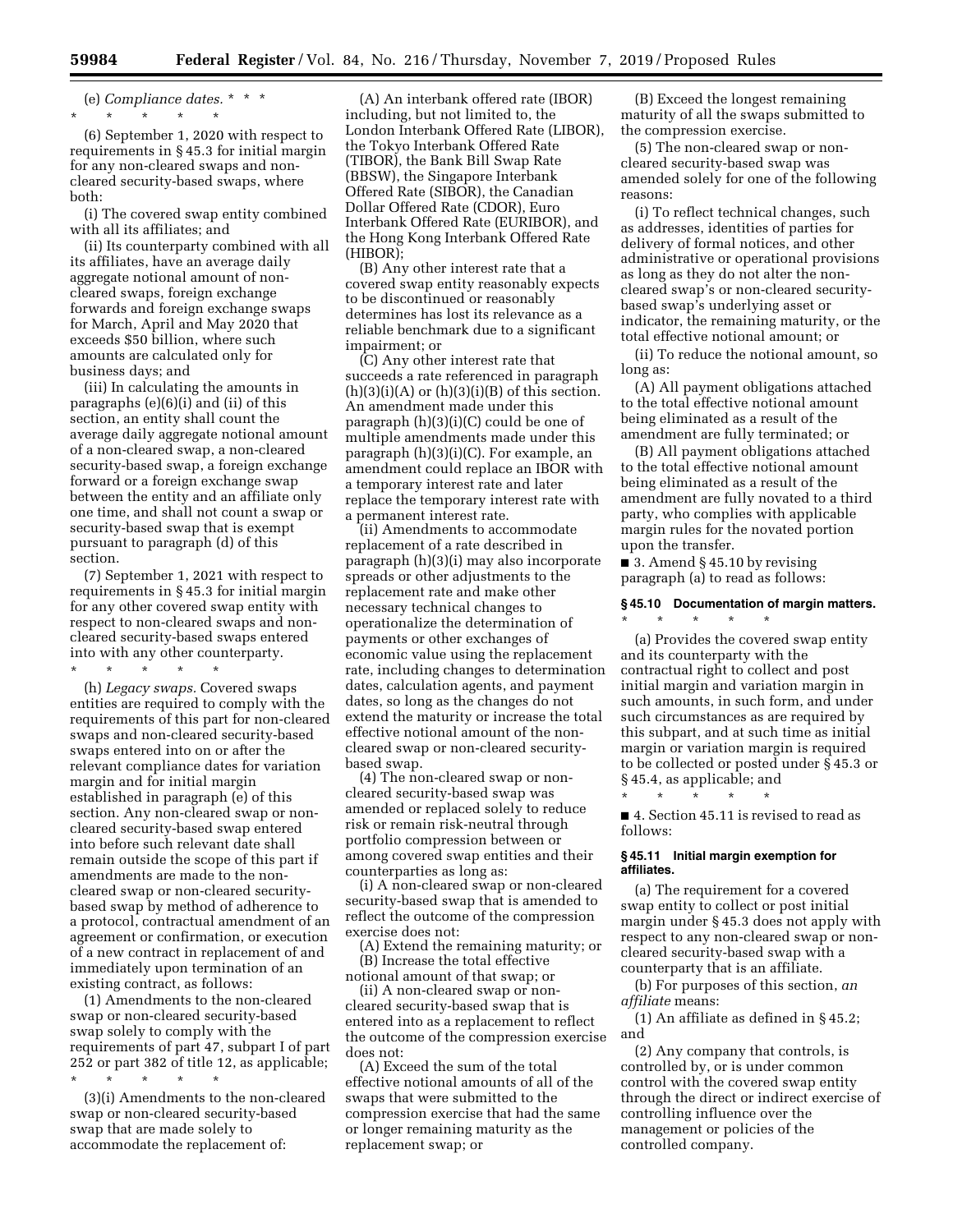# **Board of Governors of the Federal Reserve System**

# **12 CFR Chapter II**

#### **Authority and Issuance**

For the reasons set forth in the common preamble, the Board of Governors of the Federal Reserve System proposes to amend 12 CFR part 237 to read as follows:

# **PART 237—SWAPS MARGIN AND SWAPS PUSH–OUT**

■ 5. The authority citation for part 237 continues to read as follows:

**Authority:** 7 U.S.C. 6s(e), 15 U.S.C. 78o– 10(e), 15 U.S.C. 8305, 12 U.S.C. 221 *et seq.,*  12 U.S.C. 343–350, 12 U.S.C. 1818, 12 U.S.C. 1841 *et seq.,* 12 U.S.C. 3101 *et seq.,* and 12 U.S.C. 1461 *et seq.* 

#### **Subpart A— Margin and Capital Requirements for Covered Swap Entities (Regulation KK)**

■ 6. Section 237.1 is amended by:

■ a. Revising paragraphs (e)(6), (e)(7), (h) introductory text, and (h)(1); and ■ b. Adding paragraphs (h)(3) through

 $(h)(5)$ . The revisions and additions read as follows:

#### **§ 237.1 Authority, purpose, scope, exemptions and compliance dates.**

\* \* \* \* \* (e) \* \* \*

(6) September 1, 2020 with respect to requirements in § 237.3 for initial margin for any non-cleared swaps and non-cleared security-based swaps, where both:

(i) The covered swap entity combined with all its affiliates; and

(ii) Its counterparty combined with all its affiliates, have an average daily aggregate notional amount of noncleared swaps, foreign exchange forwards and foreign exchange swaps for March, April and May 2020 that exceeds \$50 billion, where such amounts are calculated only for business days; and

(iii) In calculating the amounts in paragraphs (e)(6)(i) and (ii) of this section, an entity shall count the average daily aggregate notional amount of a non-cleared swap, a non-cleared security-based swap, a foreign exchange forward or a foreign exchange swap between the entity and an affiliate only one time, and shall not count a swap or security-based swap that is exempt pursuant to paragraph (d) of this section.

(7) September 1, 2021 with respect to requirements in § 237.3 for initial margin for any other covered swap entity with respect to non-cleared swaps and non-cleared security-based swaps entered into with any other counterparty.

\* \* \* \* \*

(h) *Legacy swaps.* Covered swaps entities are required to comply with the requirements of this subpart for noncleared swaps and non-cleared securitybased swaps entered into on or after the relevant compliance dates for variation margin and for initial margin established in paragraph (e) of this section. Any non-cleared swap or noncleared security-based swap entered into before such relevant date shall remain outside the scope of this subpart if amendments are made to the noncleared swap or non-cleared securitybased swap by method of adherence to a protocol, contractual amendment of an agreement or confirmation, or execution of a new contract in replacement of and immediately upon termination of an existing contract, as follows:

(1) Amendments to the non-cleared swap or non-cleared security-based swap solely to comply with the requirements of part 47, subpart I of part 252 or part 382 of title 12, as applicable;

\* \* \* \* \* (3)(i) Amendments to the non-cleared swap or non-cleared security-based swap that are made solely to accommodate the replacement of:

(A) An interbank offered rate (IBOR) including, but not limited to, the London Interbank Offered Rate (LIBOR), the Tokyo Interbank Offered Rate (TIBOR), the Bank Bill Swap Rate (BBSW), the Singapore Interbank Offered Rate (SIBOR), the Canadian Dollar Offered Rate (CDOR), Euro Interbank Offered Rate (EURIBOR), and the Hong Kong Interbank Offered Rate (HIBOR);

(B) Any other interest rate that a covered swap entity reasonably expects to be discontinued or reasonably determines has lost its relevance as a reliable benchmark due to a significant impairment; or

(C) Any other interest rate that succeeds a rate referenced in paragraph  $(h)(3)(i)(A)$  or  $(h)(3)(i)(B)$  of this section. An amendment made under this paragraph (h)(3)(i)(C) could be one of multiple amendments made under this paragraph (h)(3)(i)(C). For example, an amendment could replace an IBOR with a temporary interest rate and later replace the temporary interest rate with a permanent interest rate.

(ii) Amendments to accommodate replacement of a rate described in paragraph (h)(3)(i) may also incorporate spreads or other adjustments to the replacement rate and make other necessary technical changes to

operationalize the determination of payments or other exchanges of economic value using the replacement rate, including changes to determination dates, calculation agents, and payment dates, so long as the changes do not extend the maturity or increase the total effective notional amount of the noncleared swap or non-cleared securitybased swap.

(4) The non-cleared swap or noncleared security-based swap was amended or replaced solely to reduce risk or remain risk-neutral through portfolio compression between or among covered swap entities and their counterparties as long as:

(i) A non-cleared swap or non-cleared security-based swap that is amended to reflect the outcome of the compression exercise does not:

(A) Extend the remaining maturity; or (B) Increase the total effective

notional amount of that swap; or (ii) A non-cleared swap or non-

cleared security-based swap that is entered into as a replacement to reflect the outcome of the compression exercise does not:

(A) Exceed the sum of the total effective notional amounts of all of the swaps that were submitted to the compression exercise that had the same or longer remaining maturity as the replacement swap; or

(B) Exceed the longest remaining maturity of all the swaps submitted to the compression exercise.

(5) The non-cleared swap or noncleared security-based swap was amended solely for one of the following reasons:

(i) To reflect technical changes, such as addresses, identities of parties for delivery of formal notices, and other administrative or operational provisions as long as they do not alter the noncleared swap's or non-cleared securitybased swap's underlying asset or indicator, the remaining maturity, or the total effective notional amount; or

(ii) To reduce the notional amount, so long as:

(A) All payment obligations attached to the total effective notional amount being eliminated as a result of the amendment are fully terminated; or

(B) All payment obligations attached to the total effective notional amount being eliminated as a result of the amendment are fully novated to a third party, who complies with applicable margin rules for the novated portion upon the transfer.

■ 7. Amend § 237.10 by revising paragraph (a) to read as follows:

**§ 237.10 Documentation of margin matters.** 

\* \* \* \* \*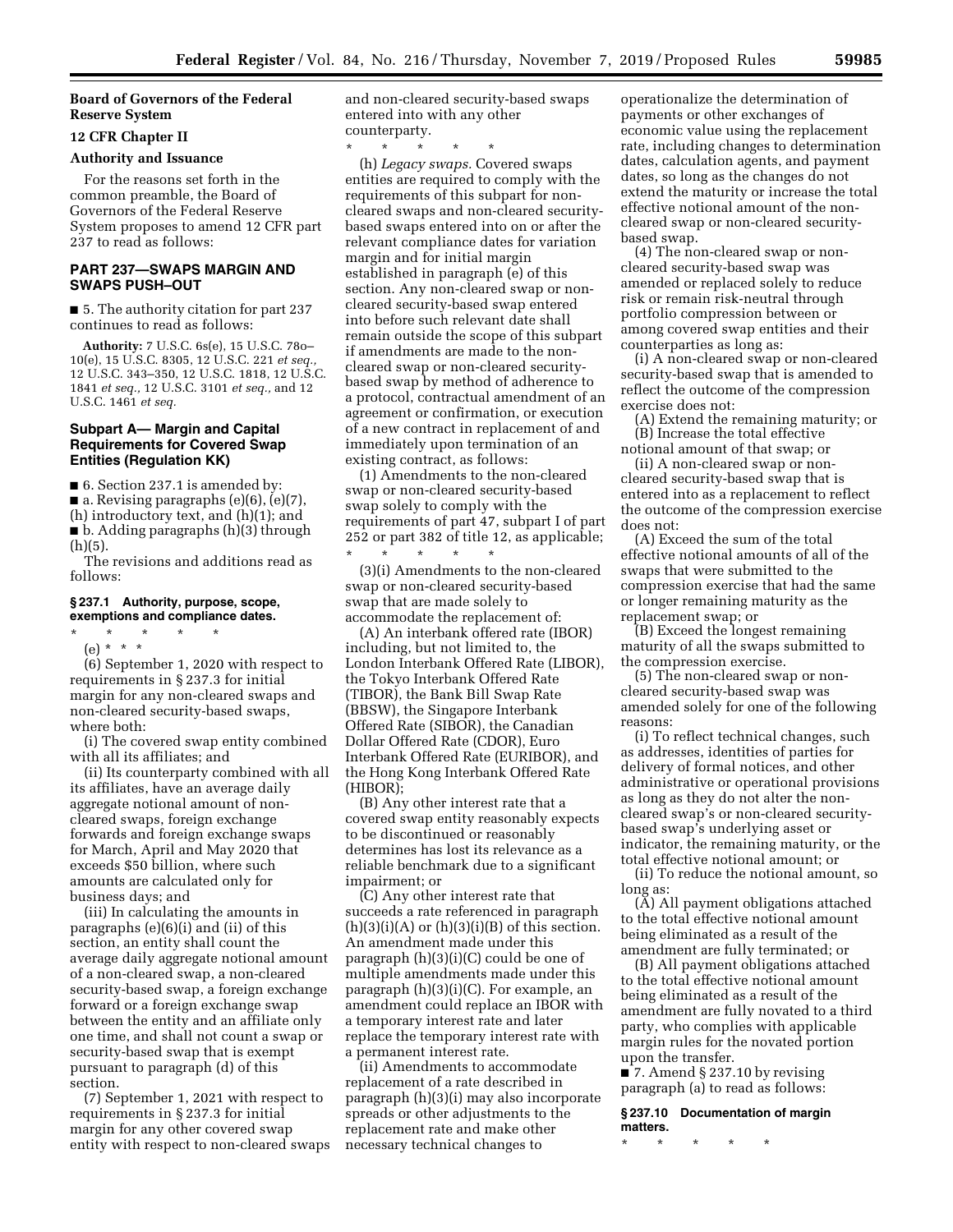(a) Provides the covered swap entity and its counterparty with the contractual right to collect and post initial margin and variation margin in such amounts, in such form, and under such circumstances as are required by this subpart, and at such time as initial margin or variation margin is required to be collected or posted under § 237.3 or § 237.4, as applicable; and  $*$ 

\* \* \* \* \* ■ 8. Section 237.11 is revised to read as follows:

#### **§ 237.11 Initial margin exemption for affiliates.**

(a) The requirement for a covered swap entity to collect or post initial margin under § 237.3 does not apply with respect to any non-cleared swap or non-cleared security-based swap with a counterparty that is an affiliate.

(b) For purposes of this section, *an affiliate* means:

(1) An affiliate as defined in § 237.2; and

(2) Any company that controls, is controlled by, or is under common control with the covered swap entity through the direct or indirect exercise of controlling influence over the management or policies of the controlled company.

# **Federal Deposit Insurance Corporation**

# **12 CFR Chapter III**

# **Authority and Issuance**

For the reasons set forth in the Supplementary Information section, the Federal Deposit Insurance Corporation proposes to amend 12 CFR Chapter III as follows:

#### **PART 349—DERIVATIVES**

■ 9. The authority citation for subpart A of part 349 continues to read as follows:

**Authority:** 7 U.S.C. 6s(e), 15 U.S.C. 78o– 10(e), and 12 U.S.C. 1818 and 12 U.S.C. 1819(a)(Tenth), 12 U.S.C. 1813(q), 1818, 1819, and 3108.

■ 10. Section 349.1 is amended by: ■ a. Revising paragraphs (e)(6), (e)(7), (h) introductory text, and (h)(1); and ■ b. Adding paragraphs (h)(3) through  $(h)(5)$ .

The revisions and additions read as follows:

#### **§ 349.1 Authority, purpose, scope, exemptions and compliance dates.**

\* \* \* \* \* (e) \* \* \*

\* \* \* \* \* (6) September 1, 2020 with respect to requirements in § 349.3 for initial margin for any non-cleared swaps and non-cleared security-based swaps, where both:

(i) The covered swap entity combined with all its affiliates; and

(ii) Its counterparty combined with all its affiliates, have an average daily aggregate notional amount of noncleared swaps, foreign exchange forwards and foreign exchange swaps for March, April and May 2020 that exceeds \$50 billion, where such amounts are calculated only for business days; and

(iii) In calculating the amounts in paragraphs (e)(6)(i) and (ii) of this section, an entity shall count the average daily aggregate notional amount of a non-cleared swap, a non-cleared security-based swap, a foreign exchange forward or a foreign exchange swap between the entity and an affiliate only one time, and shall not count a swap or security-based swap that is exempt pursuant to paragraph (d) of this section.

(7) September 1, 2021 with respect to requirements in § 349.3 for initial margin for any other covered swap entity with respect to non-cleared swaps and non-cleared security-based swaps entered into with any other counterparty.

\* \* \* \* \* (h) *Legacy swaps.* Covered swaps entities are required to comply with the requirements of this part for non-cleared swaps and non-cleared security-based swaps entered into on or after the relevant compliance dates for variation margin and for initial margin established in paragraph (e) of this section. Any non-cleared swap or noncleared security-based swap entered into before such relevant date shall remain outside the scope of this part if amendments are made to the noncleared swap or non-cleared securitybased swap by method of adherence to a protocol, contractual amendment of an agreement or confirmation, or execution of a new contract in replacement of and immediately upon termination of an existing contract, as follows:

(1) Amendments to the non-cleared swap or non-cleared security-based swap solely to comply with the requirements of part 47, subpart I of part 252 or part 382 of title 12, as applicable; \* \* \* \* \*

(3)(i) Amendments to the non-cleared swap or non-cleared security-based swap that are made solely to accommodate the replacement of:

(A) An interbank offered rate (IBOR) including, but not limited to, the London Interbank Offered Rate (LIBOR), the Tokyo Interbank Offered Rate (TIBOR), the Bank Bill Swap Rate (BBSW), the Singapore Interbank Offered Rate (SIBOR), the Canadian

Dollar Offered Rate (CDOR), Euro Interbank Offered Rate (EURIBOR), and the Hong Kong Interbank Offered Rate (HIBOR);

(B) Any other interest rate that a covered swap entity reasonably expects to be discontinued or reasonably determines has lost its relevance as a reliable benchmark due to a significant impairment; or

(C) Any other interest rate that succeeds a rate referenced in paragraph  $(h)(3)(i)(A)$  or  $(h)(3)(i)(B)$  of this section. An amendment made under this paragraph (h)(3)(i)(C) could be one of multiple amendments made under this paragraph (h)(3)(i)(C). For example, an amendment could replace an IBOR with a temporary interest rate and later replace the temporary interest rate with a permanent interest rate.

(ii) Amendments to accommodate replacement of a rate described in paragraph (h)(3)(i) may also incorporate spreads or other adjustments to the replacement rate and make other necessary technical changes to operationalize the determination of payments or other exchanges of economic value using the replacement rate, including changes to determination dates, calculation agents, and payment dates, so long as the changes do not extend the maturity or increase the total effective notional amount of the noncleared swap or non-cleared securitybased swap.

(4) The non-cleared swap or noncleared security-based swap was amended or replaced solely to reduce risk or remain risk-neutral through portfolio compression between or among covered swap entities and their counterparties as long as:

(i) A non-cleared swap or non-cleared security-based swap that is amended to reflect the outcome of the compression exercise does not:

(A) Extend the remaining maturity; or (B) Increase the total effective

notional amount of that swap; or (ii) A non-cleared swap or non-

cleared security-based swap that is entered into as a replacement to reflect the outcome of the compression exercise does not:

(A) Exceed the sum of the total effective notional amounts of all of the swaps that were submitted to the compression exercise that had the same or longer remaining maturity as the replacement swap; or

(B) Exceed the longest remaining maturity of all the swaps submitted to the compression exercise.

(5) The non-cleared swap or noncleared security-based swap was amended solely for one of the following reasons: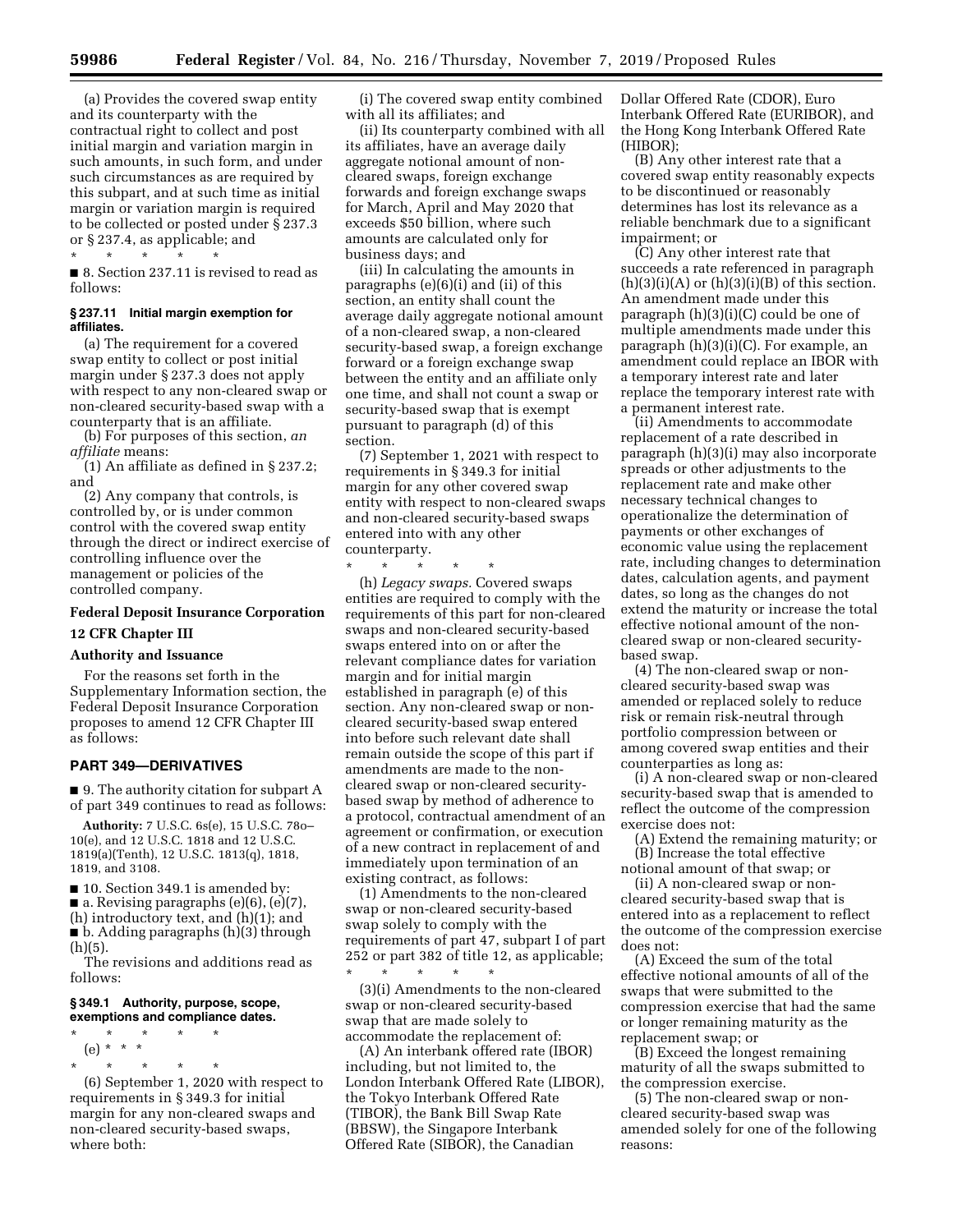(i) To reflect technical changes, such as addresses, identities of parties for delivery of formal notices, and other administrative or operational provisions as long as they do not alter the noncleared swap's or non-cleared securitybased swap's underlying asset or indicator, the remaining maturity, or the total effective notional amount; or

(ii) To reduce the notional amount, so long as:

(A) All payment obligations attached to the total effective notional amount being eliminated as a result of the amendment are fully terminated; or

(B) All payment obligations attached to the total effective notional amount being eliminated as a result of the amendment are fully novated to a third party, who complies with applicable margin rules for the novated portion upon the transfer.

■ 11. Amend § 349.10 by revising paragraph (a) to read as follows:

#### **§ 349.10 Documentation of margin matters.**

\* \* \* \* \* (a) Provides the covered swap entity and its counterparty with the contractual right to collect and post initial margin and variation margin in such amounts, in such form, and under such circumstances as are required by this subpart, and at such time as initial margin or variation margin is required to be collected or posted under § 349.3 or § 349.4, as applicable; and

\* \* \* \* \* ■ 12. Section 349.11 is revised to read as follows:

#### **§ 349.11 Initial margin exemption for affiliates.**

(a) The requirement for a covered swap entity to collect or post initial margin under § 349.3 does not apply with respect to any non-cleared swap or non-cleared security-based swap with a counterparty that is an affiliate.

(b) For purposes of this section, *an affiliate* means:

(1) An affiliate as defined in § 349.2; and

(2) Any company that controls, is controlled by, or is under common control with the covered swap entity through the direct or indirect exercise of controlling influence over the management or policies of the controlled company.

# **Farm Credit Administration**

#### **Authority and Issuance**

For the reasons set forth in the preamble, the Farm Credit Administration proposes to amend chapter VI of title 12, Code of Federal Regulations, as follows:

#### **PART 624—MARGIN AND CAPITAL REQUIREMENTS FOR COVERED SWAP ENTITIES**

■ 13. The authority citation for part 624 continues to read as follows:

**Authority:** 7 U.S.C 6s(e), 15 U.S.C. 78o– 10(e), 12 U.S.C. 2154, 12 U.S.C. 2243, 12 U.S.C. 2252, 12 U.S.C. 2279bb–1.

■ 14. Section 624.1 is amended by

■ a. Revising paragraphs (e)(6), (e)(7), (h) introductory text, and (h)(1); and

■ b. Adding paragraphs (h)(3) through (h)(5).

The revisions and additions read as follows:

#### **§ 624.1 Authority, purpose, scope, exemptions and compliance dates.**

\* \* \* \* \* (e) \* \* \*

\* \* \* \* \* (6) September 1, 2020 with respect to requirements in § 624.3 for initial margin for any non-cleared swaps and non-cleared security-based swaps, where both:

(i) The covered swap entity combined with all its affiliates; and

(ii) Its counterparty combined with all its affiliates, have an average daily aggregate notional amount of noncleared swaps, foreign exchange forwards and foreign exchange swaps for March, April and May 2020 that exceeds \$50 billion, where such amounts are calculated only for business days; and

(iii) In calculating the amounts in paragraphs (e)(6)(i) and (ii) of this section, an entity shall count the average daily aggregate notional amount of a non-cleared swap, a non-cleared security-based swap, a foreign exchange forward or a foreign exchange swap between the entity and an affiliate only one time, and shall not count a swap or security-based swap that is exempt pursuant to paragraph (d) of this section.

(7) September 1, 2021 with respect to requirements in § 624.3 for initial margin for any other covered swap entity with respect to non-cleared swaps and non-cleared security-based swaps entered into with any other counterparty.

\* \* \* \* \* (h) *Legacy swaps.* Covered swaps entities are required to comply with the requirements of this part for non-cleared swaps and non-cleared security-based swaps entered into on or after the relevant compliance dates for variation margin and for initial margin established in paragraph (e) of this section. Any non-cleared swap or noncleared security-based swap entered into before such relevant date shall

remain outside the scope of this part if amendments are made to the noncleared swap or non-cleared securitybased swap by method of adherence to a protocol, contractual amendment of an agreement or confirmation, or execution of a new contract in replacement of and immediately upon termination of an existing contract, as follows:

(1) Amendments to the non-cleared swap or non-cleared security-based swap solely to comply with the requirements of part 47, subpart I of part 252 or part 382 of title 12, as applicable; \* \* \* \* \*

(3)(i) Amendments to the non-cleared swap or non-cleared security-based swap that are made solely to accommodate the replacement of:

(A) An interbank offered rate (IBOR) including, but not limited to, the London Interbank Offered Rate (LIBOR), the Tokyo Interbank Offered Rate (TIBOR), the Bank Bill Swap Rate (BBSW), the Singapore Interbank Offered Rate (SIBOR), the Canadian Dollar Offered Rate (CDOR), Euro Interbank Offered Rate (EURIBOR), and the Hong Kong Interbank Offered Rate (HIBOR);

(B) Any other interest rate that a covered swap entity reasonably expects to be discontinued or reasonably determines has lost its relevance as a reliable benchmark due to a significant impairment; or

(C) Any other interest rate that succeeds a rate referenced in paragraph  $(h)(3)(i)(A)$  or  $(h)(3)(i)(B)$  of this section. An amendment made under this paragraph (h)(3)(i)(C) could be one of multiple amendments made under this paragraph (h)(3)(i)(C). For example, an amendment could replace an IBOR with a temporary interest rate and later replace the temporary interest rate with a permanent interest rate.

(ii) Amendments to accommodate replacement of a rate described in paragraph (h)(3)(i) may also incorporate spreads or other adjustments to the replacement rate and make other necessary technical changes to operationalize the determination of payments or other exchanges of economic value using the replacement rate, including changes to determination dates, calculation agents, and payment dates, so long as the changes do not extend the maturity or increase the total effective notional amount of the noncleared swap or non-cleared securitybased swap.

(4) The non-cleared swap or noncleared security-based swap was amended or replaced solely to reduce risk or remain risk-neutral through portfolio compression between or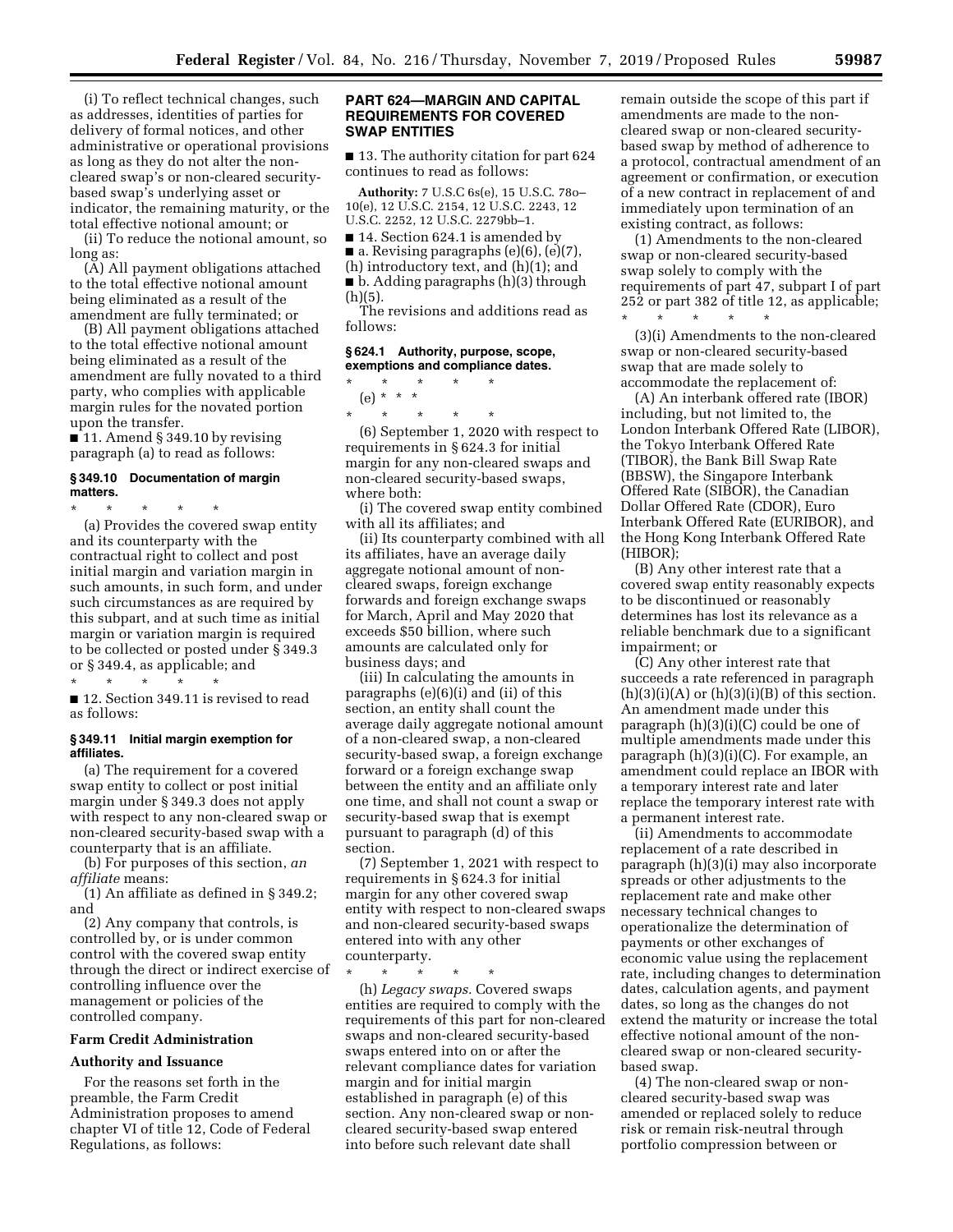among covered swap entities and their counterparties as long as:

(i) A non-cleared swap or non-cleared security-based swap that is amended to reflect the outcome of the compression exercise does not:

(A) Extend the remaining maturity; or (B) Increase the total effective notional amount of that swap; or

(ii) A non-cleared swap or noncleared security-based swap that is entered into as a replacement to reflect the outcome of the compression exercise does not:

(A) Exceed the sum of the total effective notional amounts of all of the swaps that were submitted to the compression exercise that had the same or longer remaining maturity as the replacement swap; or

(B) Exceed the longest remaining maturity of all the swaps submitted to the compression exercise.

(5) The non-cleared swap or noncleared security-based swap was amended solely for one of the following reasons:

(i) To reflect technical changes, such as addresses, identities of parties for delivery of formal notices, and other administrative or operational provisions as long as they do not alter the noncleared swap's or non-cleared securitybased swap's underlying asset or indicator, the remaining maturity, or the total effective notional amount; or

(ii) To reduce the notional amount, so long as:

(A) All payment obligations attached to the total effective notional amount being eliminated as a result of the amendment are fully terminated; or (B) All payment obligations attached to the total effective notional amount being eliminated as a result of the amendment are fully novated to a third party, who complies with applicable margin rules for the novated portion upon the transfer.

■ 15. Amend § 624.10 by revising paragraph (a) to read as follows:

#### **§ 624.10 Documentation of margin matters.**

\* \* \* \* \* (a) Provides the covered swap entity and its counterparty with the contractual right to collect and post initial margin and variation margin in such amounts, in such form, and under such circumstances as are required by this subpart, and at such time as initial margin or variation margin is required to be collected or posted under § 624.3 or § 624.4, as applicable; and

\* \* \* \* \* ■ 16. Section 624.11 is revised to read as follows:

#### **§ 624.11 Initial margin exemption for affiliates.**

(a) The requirement for a covered swap entity to collect or post initial margin under § 624.3 does not apply with respect to any non-cleared swap or non-cleared security-based swap with a counterparty that is an affiliate.

(b) For purposes of this section, *an affiliate* means:

(1) An affiliate as defined in § 624.2, and

(2) Any company that controls, is controlled by, or is under common control with the covered swap entity through the direct or indirect exercise of controlling influence over the management or policies of the controlled company.

#### **Federal Housing Finance Agency**

#### **Authority and Issuance**

For the reasons set forth in the preamble, the Federal Housing Finance Agency proposes to amend chapter XII of title 12, Code of Federal Regulations, as follows:

# **PART 1221—MARGIN AND CAPITAL REQUIREMENTS FOR COVERED SWAP ENTITIES**

■ 17. The authority citation for part 1221 continues to read as follows:

**Authority:** 7 U.S.C. 6s(e), 15 U.S.C. 78o– 10(e), 12 U.S.C. 4513, and 12 U.S.C. 4526(a).

■ 18. Section 1221.1 is amended by:

 $\blacksquare$  a. Revising paragraphs (e)(6), (e)(7),

(h) introductory text, and (h)(1); and ■ b. Adding paragraphs (h)(3) through

(h)(5). The revisions and additions read as

follows:

#### **§ 1221.1 Authority, purpose, scope, exemptions and compliance dates.**

\* \* \* \* \* (e) \* \* \*

\* \* \* \* \* (6) September 1, 2020 with respect to requirements in § 1221.3 for initial margin for any non-cleared swaps and non-cleared security-based swaps, where both:

(i) The covered swap entity combined with all its affiliates; and

(ii) Its counterparty combined with all its affiliates, have an average daily aggregate notional amount of noncleared swaps, foreign exchange forwards and foreign exchange swaps for March, April and May 2020 that exceeds \$50 billion, where such amounts are calculated only for business days; and

(iii) In calculating the amounts in paragraphs (e)(6)(i) and (ii) of this section, an entity shall count the average daily aggregate notional amount of a non-cleared swap, a non-cleared security-based swap, a foreign exchange forward or a foreign exchange swap between the entity and an affiliate only one time, and shall not count a swap or security-based swap that is exempt pursuant to paragraph (d) of this section.

(7) September 1, 2021 with respect to requirements in § 1221.3 for initial margin for any other covered swap entity with respect to non-cleared swaps and non-cleared security-based swaps entered into with any other counterparty.

(h) *Legacy swaps.* Covered swaps entities are required to comply with the requirements of this part for non-cleared swaps and non-cleared security-based swaps entered into on or after the relevant compliance dates for variation margin and for initial margin established in paragraph (e) of this section. Any non-cleared swap or noncleared security-based swap entered into before such relevant date shall remain outside the scope of this part if amendments are made to the noncleared swap or non-cleared securitybased swap by method of adherence to a protocol, contractual amendment of an agreement or confirmation, or execution of a new contract in replacement of and immediately upon termination of an existing contract, as follows:

(1) Amendments to the non-cleared swap or non-cleared security-based swap solely to comply with the requirements of part 47, subpart I of part 252 or part 382 of title 12, as applicable; \* \* \* \* \*

(3)(i) Amendments to the non-cleared swap or non-cleared security-based swap that are made solely to accommodate the replacement of:

(A) An interbank offered rate (IBOR) including, but not limited to, the London Interbank Offered Rate (LIBOR), the Tokyo Interbank Offered Rate (TIBOR), the Bank Bill Swap Rate (BBSW), the Singapore Interbank Offered Rate (SIBOR), the Canadian Dollar Offered Rate (CDOR), the Euro Interbank Offered Rate (EURIBOR), and the Hong Kong Interbank Offered Rate (HIBOR);

(B) Any other interest rate that a covered swap entity reasonably expects to be discontinued or reasonably determines has lost its relevance as a reliable benchmark due to a significant impairment; or

(C) Any other interest rate that succeeds a rate referenced in paragraph  $(h)(3)(i)(A)$  or  $(h)(3)(i)(B)$  of this section. An amendment made under this paragraph (h)(3)(i)(C) could be one of multiple amendments made under this